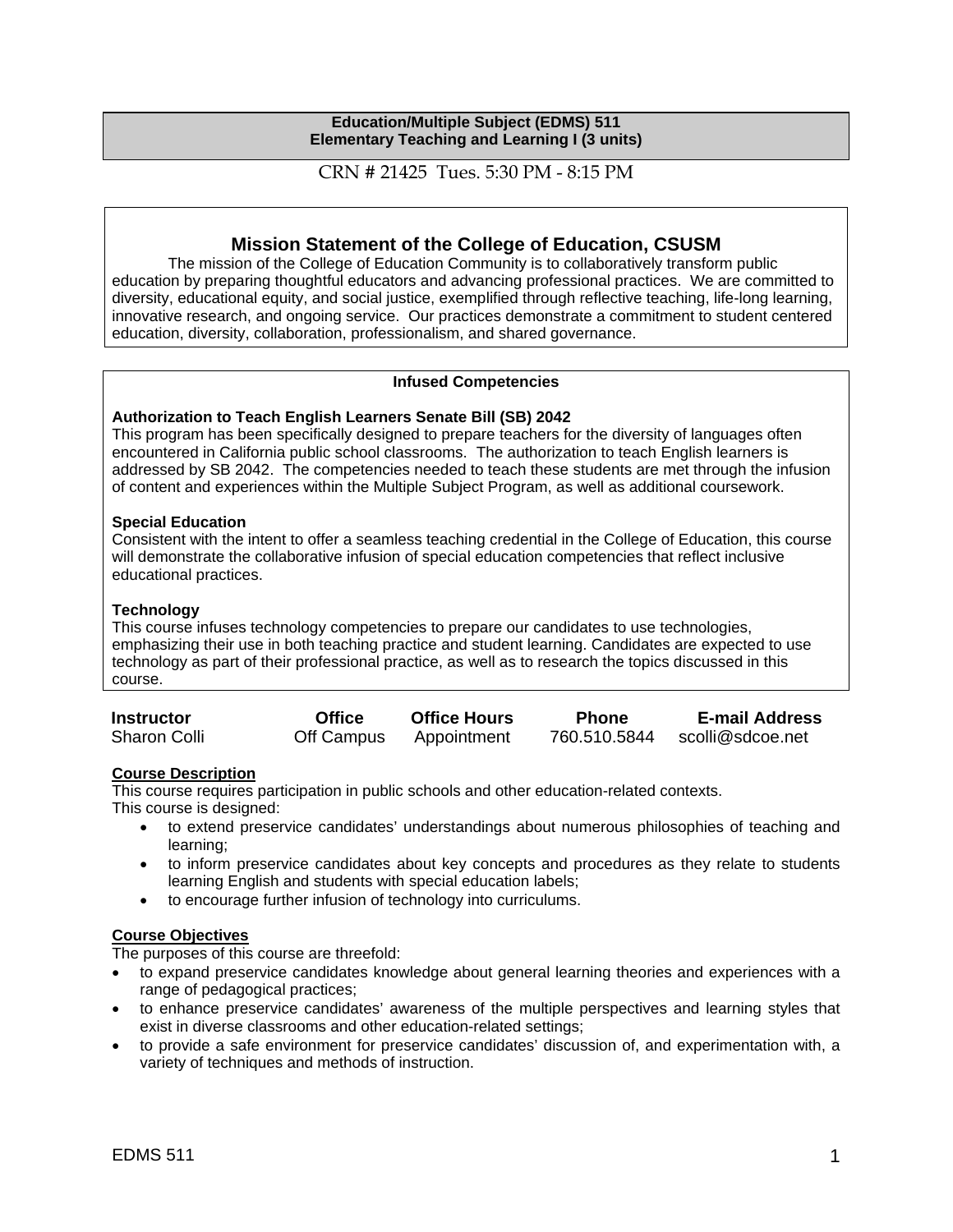### **Teacher Performance Expectations (TPE) Competencies**

This course is designed to help teachers seeking the Multiple Subjects Credential to develop the skills, knowledge, and attitudes necessary to assist schools and districts in implementing effective programs for students. The successful candidate will be able to merge theory and practice in order to realize a comprehensive and extensive educational program for all students. The following TPE's are primarily addressed in this course:

TPE 6d – Engaging and supporting all learners (Student Study Team Assignment)

TPE 10 – Creating & managing effective instructional time (Classroom Management Assignment

#### **Required Text**

- Tomlinson, Carol Ann. (1999). *The Differentiated Classroom: Responding to the needs of all learners.* Alexandria, VA: Association for Supervision and Curriculum Development. ISBN # 0- 87120-342-1 (Available as an e-book online.)
- Marion, Valadez, and Woo (2003). *Elementary Teaching and Learning.* Needham Heights, MA: Allyn and Bacon.
- Task Stream Electronic Portfolio, Must register and pay fee online prior to first class @ www.TaskStream.com (register for 1 year minimum).

#### **Accommodation for Disabilities**

Please discuss your needs with the instructor within the first week of the semester & contact Disabled Student Services, 5025A Craven Hall, (760) 750-4905 or (760) 750-4909 (TDD).

#### **Plagiarism**

All work submitted for this course should reflect students' efforts. When relying on supporting documents authored by others, cite them clearly and completely using American Psychological Association (APA) manual,  $5<sup>th</sup>$  edition. Failure to do so may result in failure of the course.

All required work is expected to be on time. One grade level will be deducted for each class meeting for which it is late (e.g., an "A" assignment that is submitted one class session late will be marked down to a "B"). Unless prior instructor approval is secured, assignments will not be accepted three class sessions after which they are due. Exceptions will be handled on a case-by-case basis, as determined by the instructor.

It is expected that students will proofread and edit their assignments prior to submission. Students will ensure that the text is error-free (grammar, spelling), and ideas are logically and concisely presented. The assignment's grade will be negatively affected as a result of this oversight. Each written assignment will be graded approximately 80% on content and context (detail, logic, synthesis of information, depth of analysis, etc.), and 20% on mechanics (grammar, syntax, spelling, format, uniformity of citation, etc.). All citations, where appropriate, will use American Psychological Association (APA) format. Consult American Psychological Association (APA) Manual, 5<sup>th</sup> edition for citation guidance.

Grading will also include a component of "professional demeanor." Students will conduct themselves in ways that are generally expected of those who are entering the education profession. This includes but is not limited to:

- On-time arrival to all class sessions;
- Advance preparation of readings and timely submission of assignments;
- Respectful participation in all settings (e.g., whole group, small group, in/outside of class);
- Carefully considered, culturally aware approaches to solution-finding.

| <b>Course Assignments</b>   |                       |
|-----------------------------|-----------------------|
| <b>Student Study Team</b>   | 10 points $+5$ points |
| presentation                |                       |
| Peer Teaching demonstration | 10 points             |
| Observation                 | 10 points             |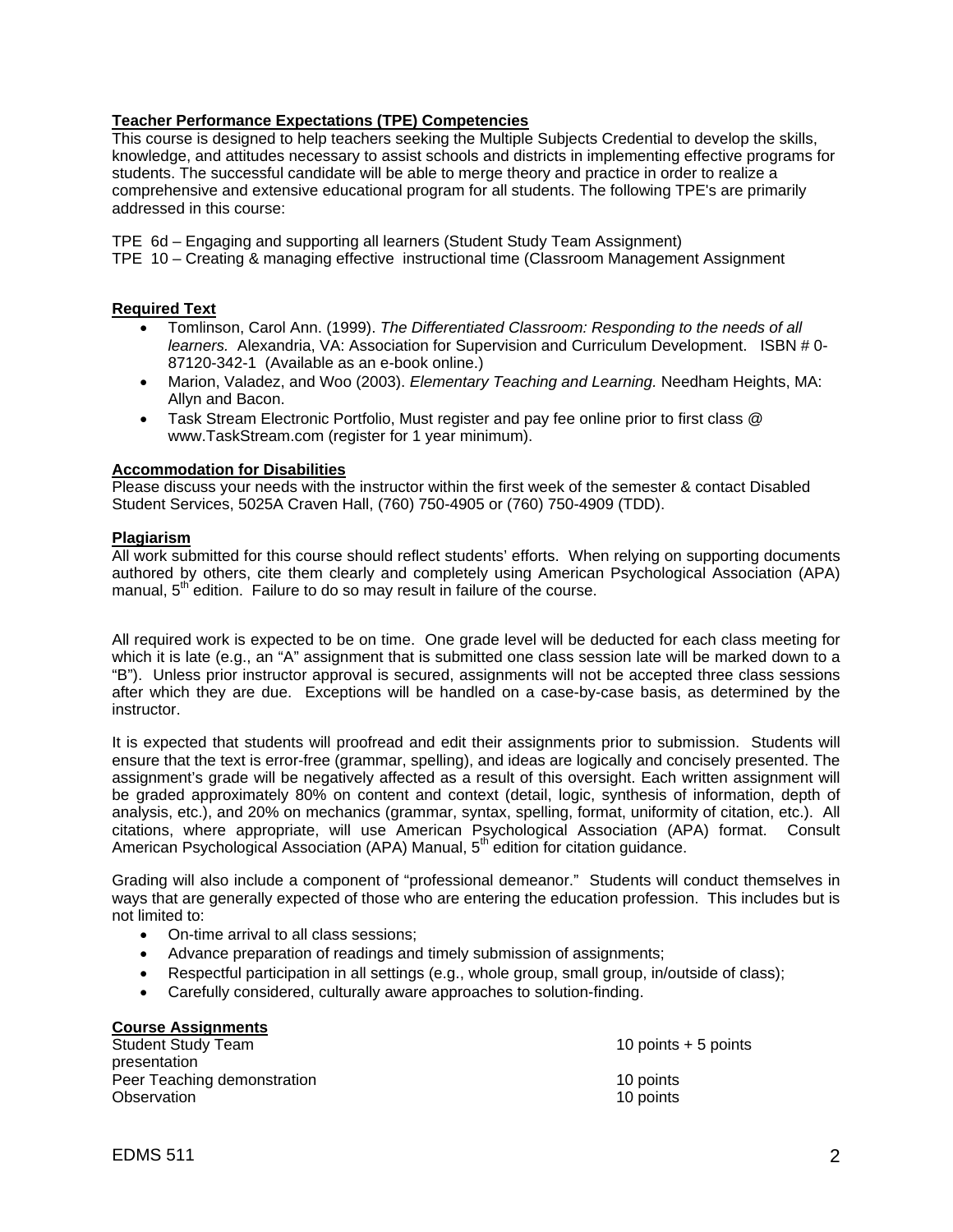| Lesson Plan<br>Electronic Portfolio/TPE<br><b>Classroom Management</b><br>Diversity Interview |                                        |                                             | 20 points<br>10 points<br>10 points<br>10 points |                    |
|-----------------------------------------------------------------------------------------------|----------------------------------------|---------------------------------------------|--------------------------------------------------|--------------------|
| Attendance/Participation<br>Total                                                             |                                        |                                             | 15 points<br>100 points                          |                    |
| <b>Grading Scale</b>                                                                          |                                        |                                             |                                                  |                    |
| $A = 93 - 100$<br>A-=90-92                                                                    | $B+=86-89$<br>B=83-86<br>$B = 80 - 82$ | $C+= 77-79$<br>$C = 73-76$<br>$C - 70 - 72$ | $D=60-69$                                        | $F = 59$ or lower. |

Please note assignments are due whether or not you are present in class that day.

While this syllabus is carefully planned, it may be modified at any time in response to the needs and interests of the class.

# **Observation - Objective Observer 10 points**

| <b>Learner Outcomes:</b> | Teacher candidates will apply their knowledge of professional observation skills,<br>including identification of major characteristics of the learning and social<br>behaviors of typical and atypical students:<br>Teacher candidates are able to differentiate between professional<br>and unprofessional observation skills<br>Teacher candidates are able to record what they observe<br>Teacher candidates are able to write up their observation notes with<br>recommendations for curriculum and instructional implications |
|--------------------------|------------------------------------------------------------------------------------------------------------------------------------------------------------------------------------------------------------------------------------------------------------------------------------------------------------------------------------------------------------------------------------------------------------------------------------------------------------------------------------------------------------------------------------|
| <b>Assessment:</b>       | Teacher candidates will apply their knowledge of professional observation skills<br>and curriculum and instructional strategies<br>to observe a student<br>take objective notes on the student's behavior, and<br>2)<br>write up a report summarizing the observation and make educational<br>3)<br>recommendations for the student.                                                                                                                                                                                               |

| <b>Resources</b>   | Title and necessary information:                                                                                                                                                                                                                          |
|--------------------|-----------------------------------------------------------------------------------------------------------------------------------------------------------------------------------------------------------------------------------------------------------|
| Textbook/chapters  | Choate, J. S. (2004) Successful inclusive teaching (4 <sup>rd</sup> ed.) Needham, MA: Allyn &<br>Bacon. Chapters 1-3                                                                                                                                      |
| Internet Resources | Tomlinson, Carol Ann. (1999). The Differentiated Classroom: Responding to the<br>needs of all learners. Alexandria, VA: Association for Supervision and Curriculum<br>Development. ISBN # 0-87120-342-1 (Available free through CSUSM ebooks<br>library.) |

#### **Task Guidelines**

- 1. Identify a K-12 student to observe.
	- a. DO NOT observe a student in your own class, or a child whom you already know. Being objective is critical to good observation.
	- b. Choose a child who represents a difference: student learning English, student who is an accelerated learner, student who has a special education label under IDEA or ADA, student who is shy…)
- 2. Please observe the student for 30-60 minutes.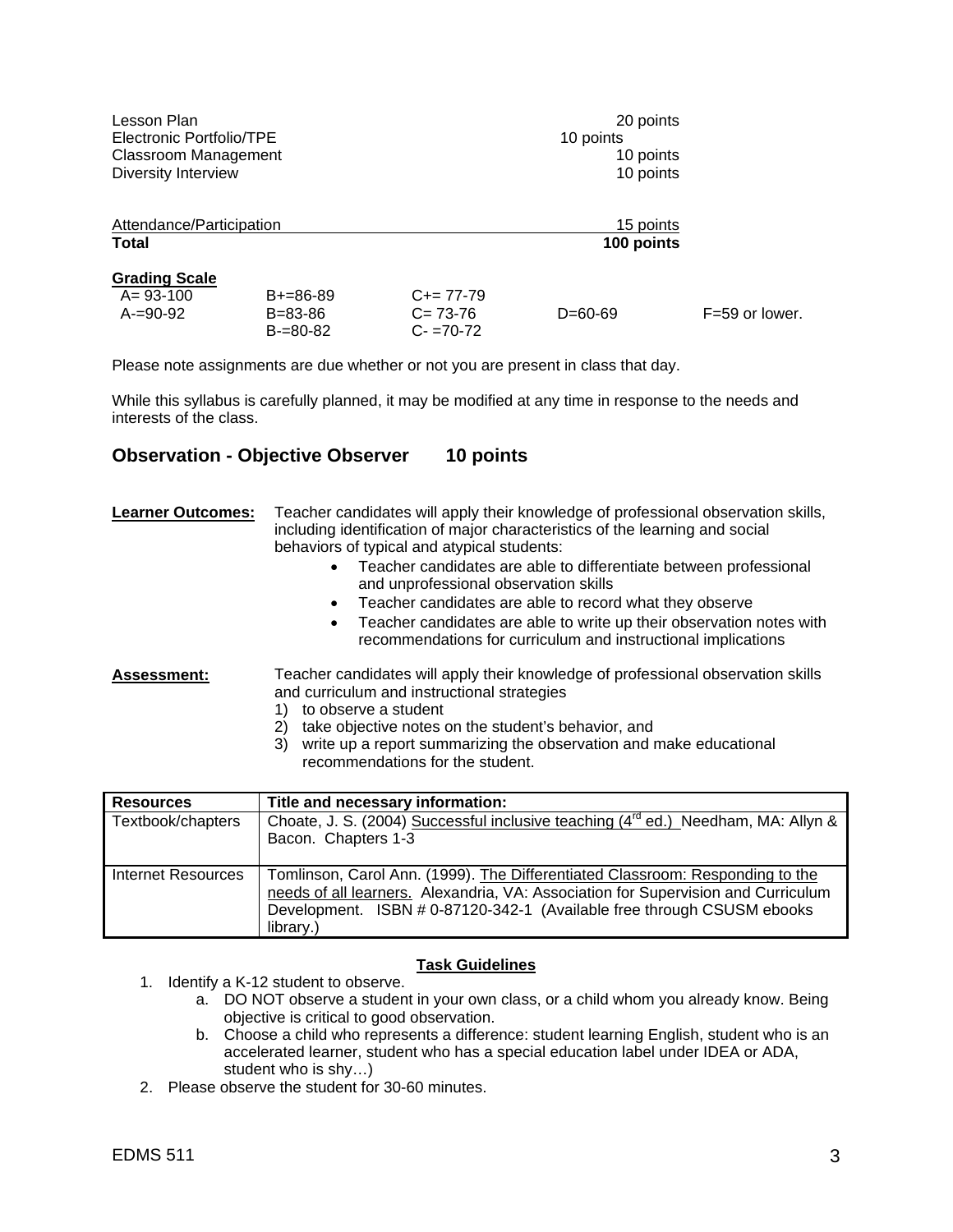- 3. It is NOT REQUIRED to see the student's records. These are confidential and you may not have access. If you are able to read the child's record you may include that in your report.
- 4. Remember to keep all information about your student confidential. Use pseudonyms (false names) for the child, the child's teacher and the school.
- 5. Write Student Data: Part I of Report.

(This part of the report is only a documentation of what you see and hear. DO NOT include any opinions.)

#### **Background Information**

- Student's Pseudonym
- Your name
- Chronological Age of Student
- Student's Grade
- Pre-school and K-12 school history if available
- Health issues (allergies, diagnosed ADHD, glasses…)
- Family information, whom does the child live with and who else is part of the student's family (divorced parents, raised by grandmother, siblings, foster family…)
- Special service student receives (IEP, SST, ESL, referred for testing)
- Attendance and tardiness concerns

#### **Placement**

- From which programs is student receiving services ?
- Where is student receiving those services?
- What portion of the day is the student in general education?
- What portion is student in other placements?
- How have the student's unique needs and services impacted his/her success/progress in school?
- Describe the setting in which you observed the student in detail
	- o What does the room look like?
	- o Where is the student in the room?
	- o Who are the educators in the room?
	- o What proximity do the educators have with the student?
	- o What students are near the student you are observing?

#### **Performance**

- Describe the student's body language
- Describe the student's facial expressions
- Describe the student's actions/activities
- Describe the student's verbal and nonverbal interactions with peers and adults
- What does the student do to show his/her learning?
- Describe verbal and nonverbal interactions adults have with student
- Describe verbal and nonverbal interactions peers have with student
- 6. Write Observation Summary & Recommendations: Part II of Report (This is the only place you can share your opinions.)

#### **Summary**

- Describe the student's areas of strength
- Describe the student's areas of need
- Use data from observation to support your assessment

#### **Recommendations**

- What are your recommendations for adaptations?
	- o Content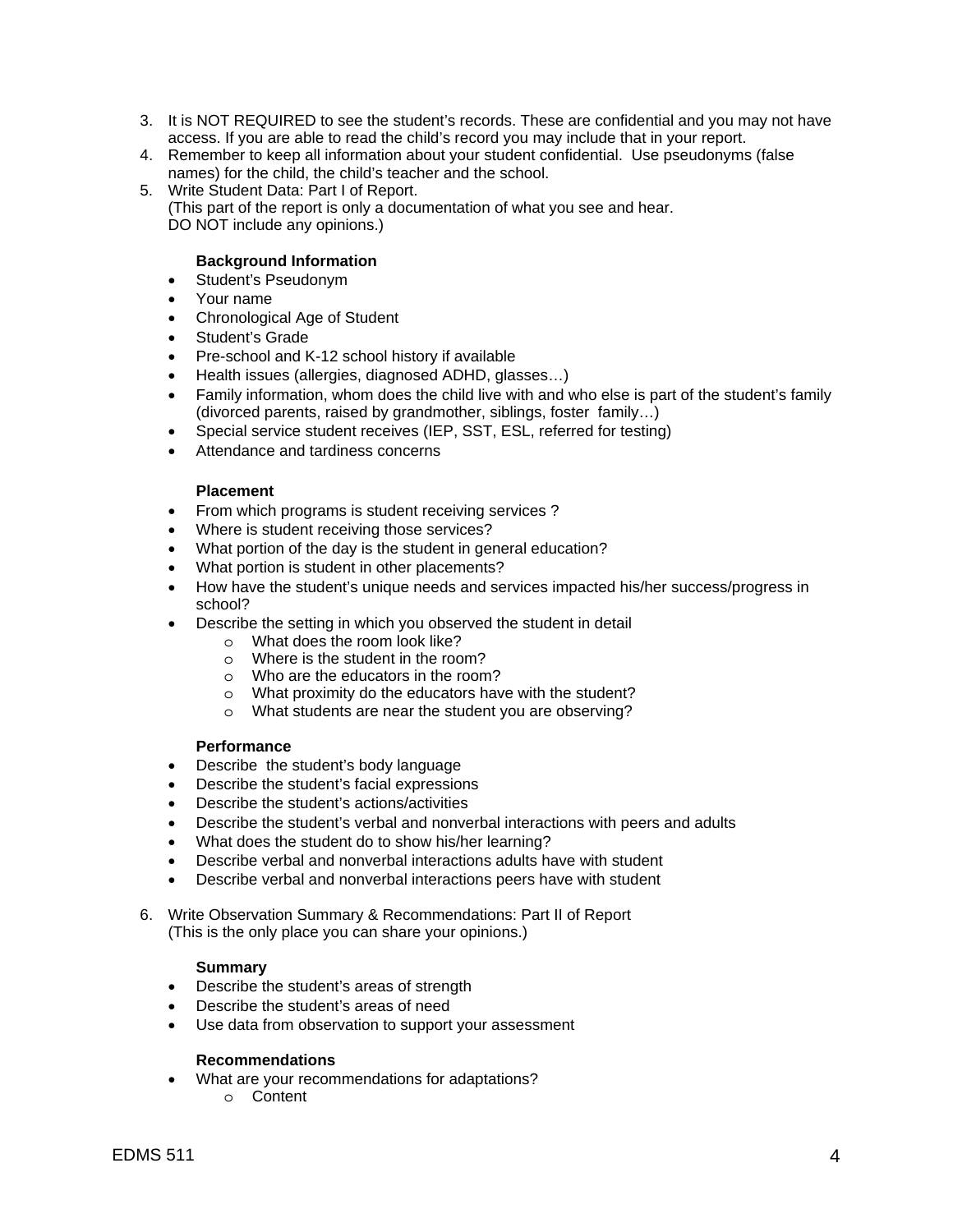- o Process
- o Product
- What are your recommendations for behavior management (seating arrangement, contract, management strategies…) to help this student succeed?
- What does the student need to succeed?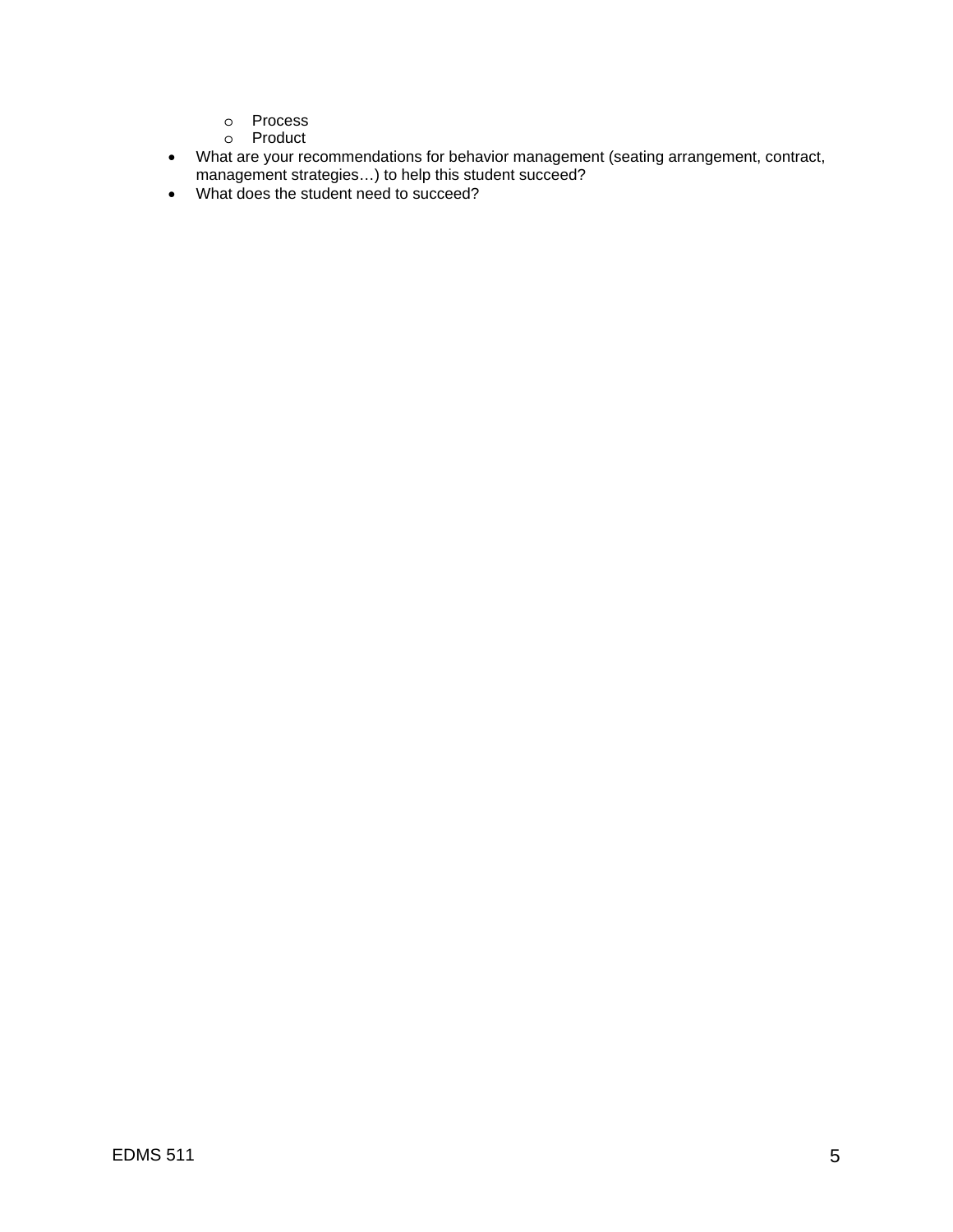# **Student Observation Rubric**

| Elements                          | Beginning to Meet<br>Expectations<br>0.5 points               | Approaching<br>Expectations<br>1 point                         | <b>Meets</b><br>Expectations<br>2 points                           | Total<br>Points |
|-----------------------------------|---------------------------------------------------------------|----------------------------------------------------------------|--------------------------------------------------------------------|-----------------|
| Student Background<br>Information | Less than 100%<br>of areas are<br>covered                     | 100% of<br>information<br>covered but not<br>covered in detail | Cover all areas<br>with rich detail                                |                 |
| <b>Student Placement</b>          | Less than 100%<br>of areas are<br>covered                     | 100% of<br>information<br>covered but not<br>covered in detail | Cover all areas<br>with rich detail                                |                 |
| <b>Student Performance</b>        | Less than 100%<br>of areas are<br>covered                     | 100% of<br>information<br>covered but not<br>covered in detail | Cover all areas<br>with rich detail                                |                 |
| <b>Observation Summary</b>        | Most areas are<br>covered                                     | All areas are<br>covered                                       | All areas are<br>covered and data<br>is used to support<br>summary |                 |
| Educational<br>Recommendations    | General<br>recommendations<br>are provided for<br>most areas. | General<br>recommendations<br>are provided for<br>all areas    | Specific<br>recommendations<br>are provided for<br>all 3 areas.    |                 |
| <b>Total Points</b>               |                                                               |                                                                |                                                                    | /10             |

# **Interview with a Person Different From Myself - Diversity Interview 10 Points**

#### **Learner Outcomes:** Engage in a discussion with n ethnically different person and obtain a snapshot of their life and educational experience.

**Assessment**: Paper containing a summary of the interview and 1-2 page reflections of experience

| <b>Resources</b> | Title and necessary information:                                   |
|------------------|--------------------------------------------------------------------|
| Textbook/pages   | Marion, Valadez, and Woo (2003). Elementary Teaching and Learning. |
|                  | Needham Heights, MA: Allyn and Bacon Group Differences             |

#### **Preparation**

- 1. Read the assigned chapters.
- 2. Brainstorm possible questions in class

#### **Process**

Students may work individually to conduct an ethnographic interview of someone who is very different from themselves. To the degree possible, the students should incorporate the perspective of the interviewee and view the world from someone else's lens. The reflection should, minimally, address your impressions of the interviewee, relate the information obtained to class discussions and describe what you learned from this experience. The interview experience will be shared in class.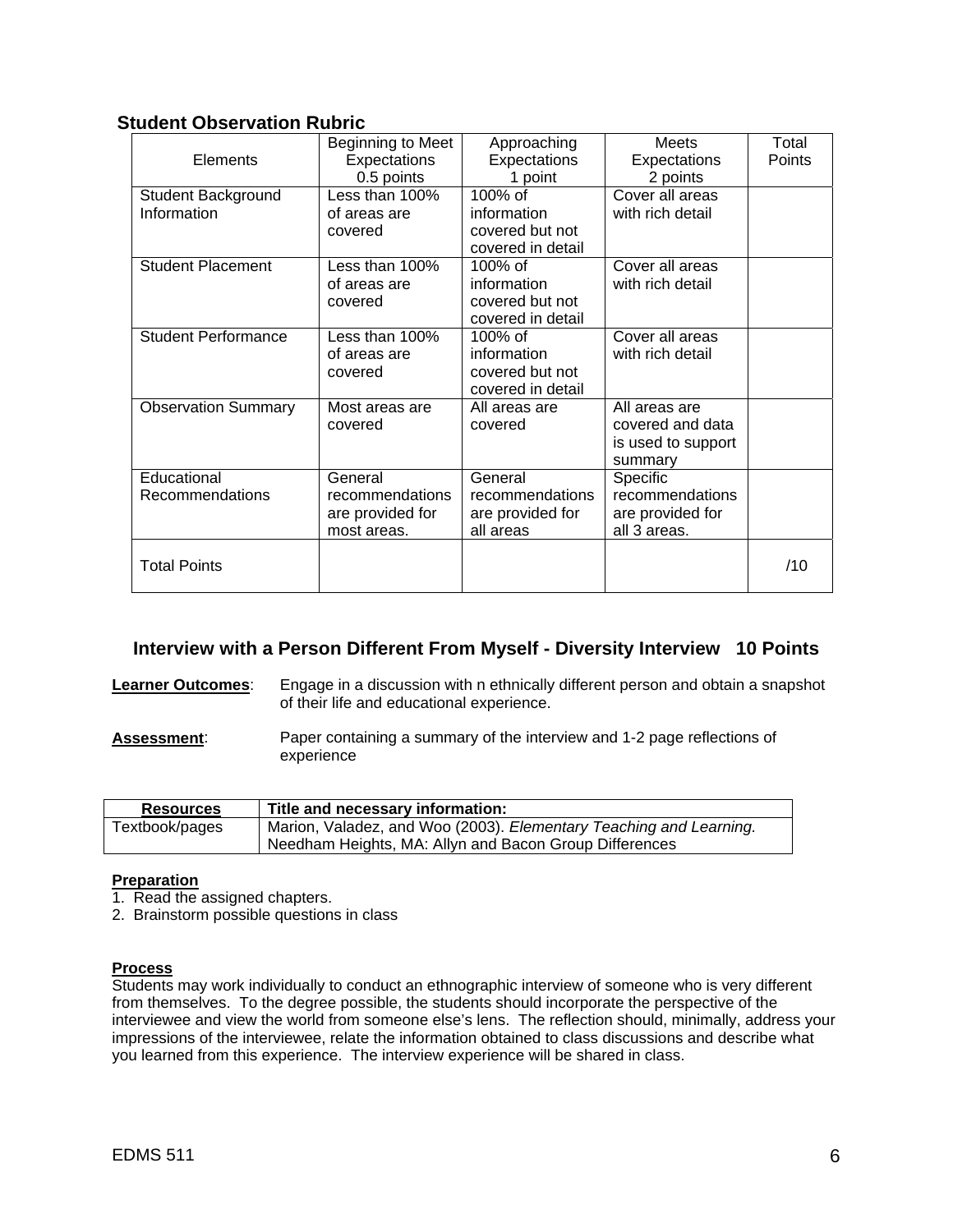# **Differentiated Lesson Plan 20 points** 20 points

**Learner Objectives:** Teacher candidates will be able to design a lesson that differentiates content, process and product to maximize learning for students with diverse needs.

**Assessment:** Teacher candidates will write a lesson plan that differentiates content, process, and product for students learning English, students who are accelerated learners, and students with special needs.

**Preparation:** Before beginning assignment teacher candidates read the following resources and demonstrate the ability to complete the prerequisite skills.

| <b>Resources</b>  | Title and necessary information:                                                                                                                                                                                                                                                                                                                                                         |
|-------------------|------------------------------------------------------------------------------------------------------------------------------------------------------------------------------------------------------------------------------------------------------------------------------------------------------------------------------------------------------------------------------------------|
| Textbook/chapters | Choate, J. S. (2000) Sucessful inclusive teaching (3 <sup>rd</sup> ed.). Needham, MA: Allyn &<br>Bacon. Chapters16                                                                                                                                                                                                                                                                       |
|                   | Pierangelo, Roger, & Giuliani, George A. (2001). What Every Teacher Should<br>Know about Students with Special Needs: Promoting Success in the classroom.<br>Champaign, IL: Research press.                                                                                                                                                                                              |
| Internet Site(s)  | Tomlinson, Carol Ann. (1999). The Differentiated Classroom: Responding to the<br>needs of all learners. Alexandria, VA: Association for Supervision and Curriculum<br>Development. ISBN # 0-87120-342-1 (Available free through CSUSM ebooks<br>library.)<br>ELD Standards - http://www.cde.ca.gov/re/pn/fd/documents/englangdev-stnd.pdf<br><b>COE Lesson Format form CSUSM website</b> |

#### **Prerequisite skills:**

- Teacher candidates are able to write a lesson plan using the COE lesson format.
- Teacher candidates are able to differentiate curriculum and instruction based on content, process, and product as defined by Carol Ann Tomlinson (1999).
- Teacher candidates are able to use information about students' readiness range (skills, reading, thinking & information), learning profiles, interests, talents, and culture to differentiate curriculum and instruction (Tomlinson, 1999).
	- Teacher candidates are able to identify strategies to meet the needs o
		- o Students learning English (including differentiation for Beginning, Intermediate, and Advanced levels)
		- o Students who are accelerated learners as referred to by Piergangelo & Giuliani (2001)
		- o Students who need special education support under IDEA &/or ADA as referred to by Choate (2000), Piergangelo & Giuliani (2001), and Villa & Thousand (1995)

#### **Task Guidelines**

- 1. Design a lesson plan using COE lesson format.
- 2. Describe what you know about the learners and their context in detail. When describing students who are learning English and their levels of language acquisition, students who are accelerated learners, and students need ing special education supports under IDEA &/or ADA include, readiness range (skills, reading, thinking & information), learning profiles, interests, talents, and culture for all students.
- 3. Design a differentiated lesson plan. Consider the lesson you are revising, what content, process and products does the lesson incorporate? How could you revise the lesson to differentiate the content, process, or product for your students learning English, for your accelerated learners and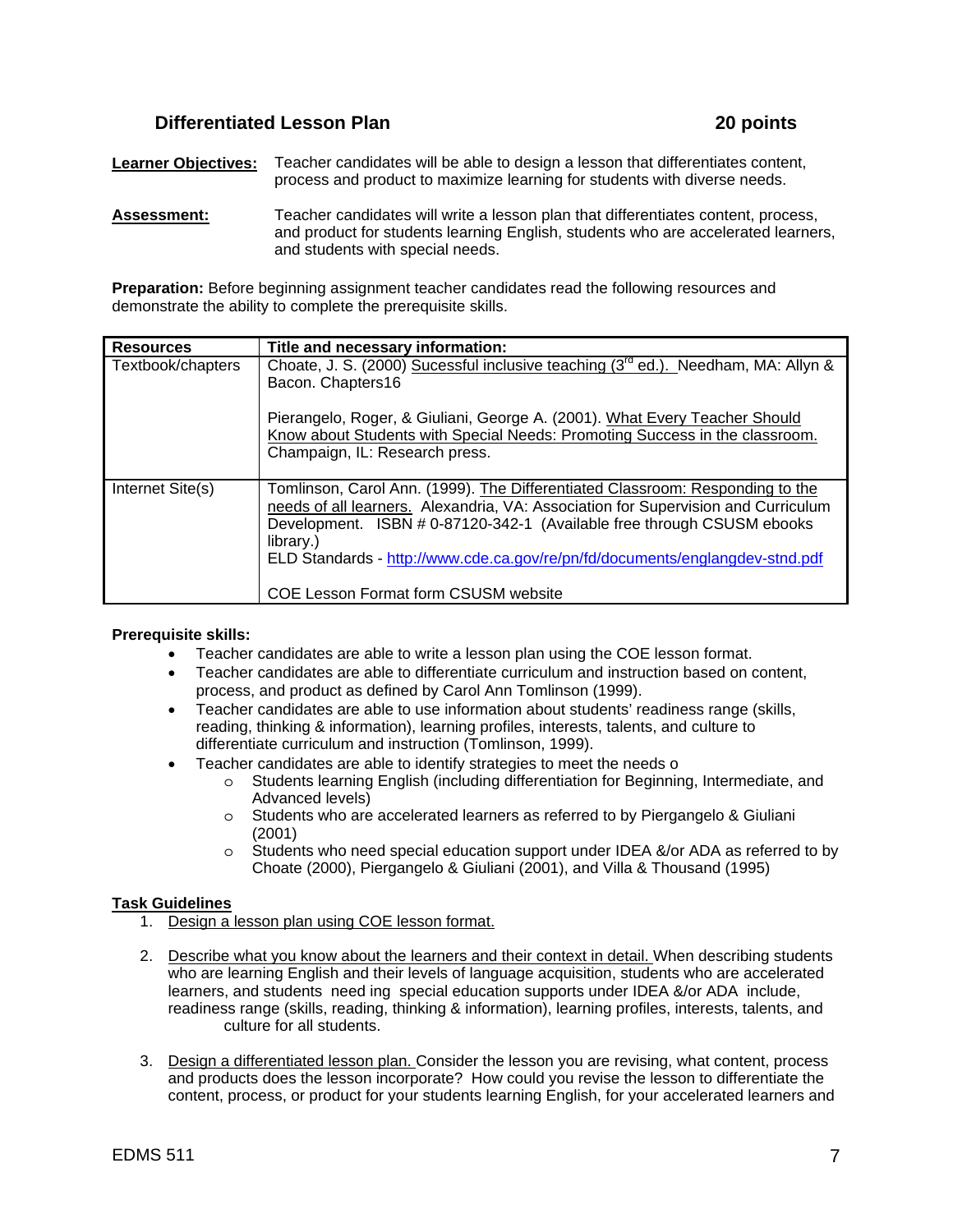your students with special needs? Address individual needs based on their readiness (skills, reading, thinking & information), learning profile, interests, talents, and culture.

4. Plan Implementation. Accommodations need to be provided with dignity. All students need to feel comfortable and supported to maximize learning. What will you do to create an environment so the whole community values differentiation?

| Elements                          | Beginning to<br>Meet<br>Expectations<br>1 point                                                                                                                                  | Approaching<br>Expectations<br>3 points                                                                                                                                                | MeetsExpectations<br>5 points                                                                                                                                               | Total<br>Points |
|-----------------------------------|----------------------------------------------------------------------------------------------------------------------------------------------------------------------------------|----------------------------------------------------------------------------------------------------------------------------------------------------------------------------------------|-----------------------------------------------------------------------------------------------------------------------------------------------------------------------------|-----------------|
| <b>Facts About Learners</b>       | Identify number<br>of students that<br>are learning<br>English, students<br>that are<br>accelerated, and<br>students with<br>special ed. labels<br>under IDEA &/or<br><b>ADA</b> | & describe each<br>students'<br>readiness range<br>(skills, reading,<br>thinking &<br>information),<br>learning profiles,<br>interests, talents,<br>and culture                        | & identify the<br>students<br>educational<br>implications based<br>on their label and<br>their readiness<br>range, learning<br>profiles, interests,<br>talents, and culture |                 |
| Differentiation plan              | Insufficient and<br>minimally<br>appropriate<br>modifications are<br>unclearly linked<br>to student needs<br>in a disorganized<br>instructional plan                             | Some appropriate<br>modification<br>loosely linked to<br>student needs in<br>an organized<br>instructional plan                                                                        | Sufficient and<br>appropriate<br>modifications are<br>directly linked to<br>student needs in a<br>seamless and well-<br>organized<br>instructional plan                     |                 |
| Differentiation<br>Implementation | <b>Differentiations</b><br>provided for<br>some students,<br>but not all                                                                                                         | Differentiation is<br>used in a way<br>that highlights<br>students'<br>differences and<br>does not support<br>students to feel<br>important and<br>valuable<br>members of<br>community | <b>Differentiation</b><br>strategies are<br>seamless and in<br>place for all<br>students, so that<br>students feel<br>important and<br>valuable members<br>of the community |                 |
| <b>Assessment Plan</b>            | Assessment tools<br>are inappropriate<br>and not linked to<br>instructional<br>objective                                                                                         | Assessment tools<br>and criteria are<br>appropriate but<br>loosely linked to<br>instructional<br>objectives                                                                            | Assessment tools<br>and criteria are<br>appropriate and<br>clearly linked to<br>instructional<br>objectives                                                                 |                 |
| <b>Total Points</b>               |                                                                                                                                                                                  |                                                                                                                                                                                        |                                                                                                                                                                             | /20             |

# **Differentiated Lesson Plan Rubric**

# **Differentiated Lesson Plan Graphic Organizer**

#### **Students with Special Needs**

Differentiation Strategy: What will teacher do to | Assessment: What will the student do to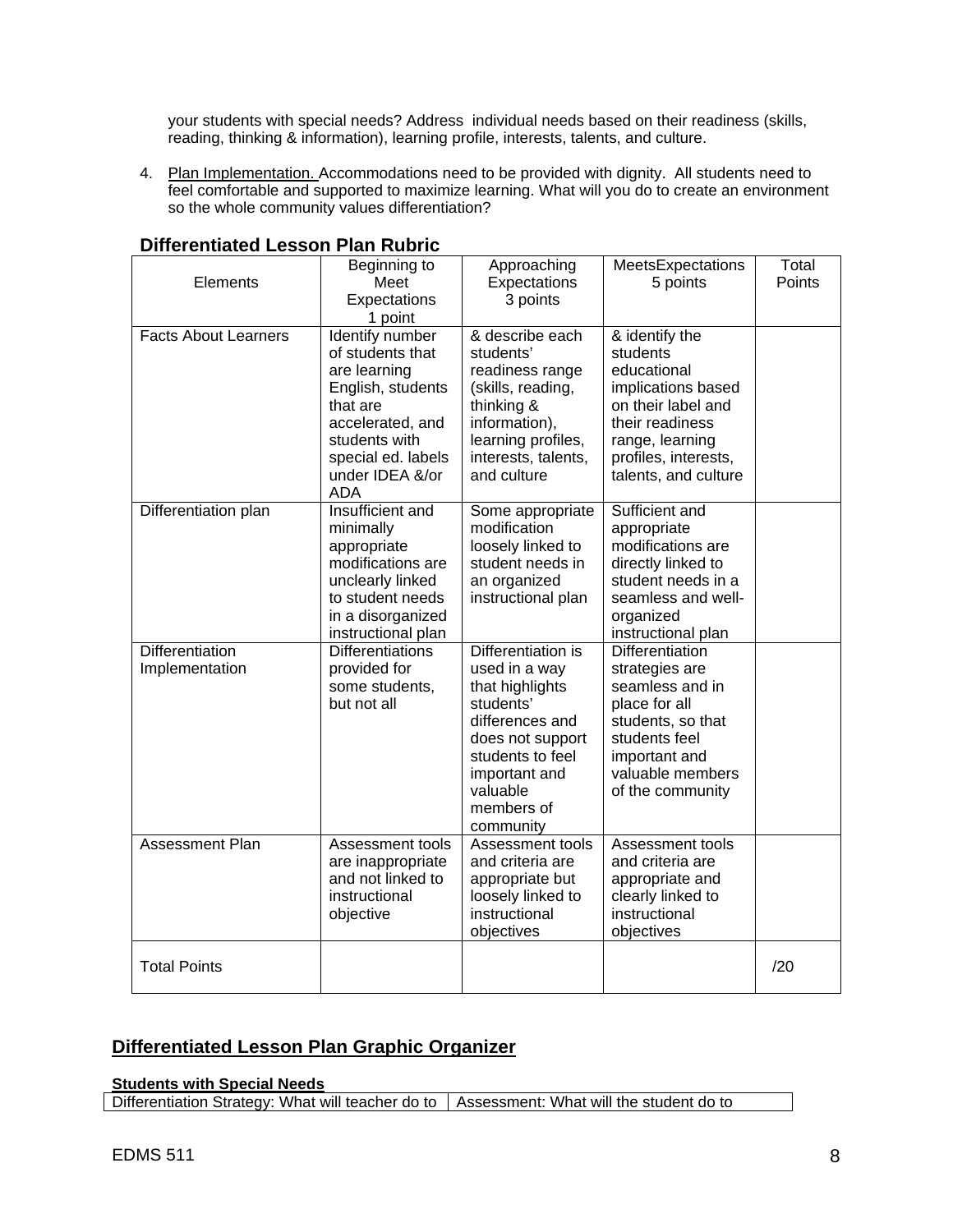| meet the students needs        | display learning with specific differentiation.<br>How will you assess students learning? What<br>criteria will you use? |
|--------------------------------|--------------------------------------------------------------------------------------------------------------------------|
| <b>Content Differentiation</b> |                                                                                                                          |
| <b>Process Differentiation</b> |                                                                                                                          |
| <b>Product Differentiation</b> |                                                                                                                          |

#### **Students who are Accelerated Learners**

| Differentiation Strategy: What will teacher do to<br>meet the students needs | Assessment: What will the student do to<br>display learning with specific differentiation.<br>How will you assess students learning? What<br>criteria will you use? |
|------------------------------------------------------------------------------|---------------------------------------------------------------------------------------------------------------------------------------------------------------------|
| <b>Content Differentiation</b>                                               |                                                                                                                                                                     |
| <b>Process Differentiation</b>                                               |                                                                                                                                                                     |
| <b>Product Differentiation</b>                                               |                                                                                                                                                                     |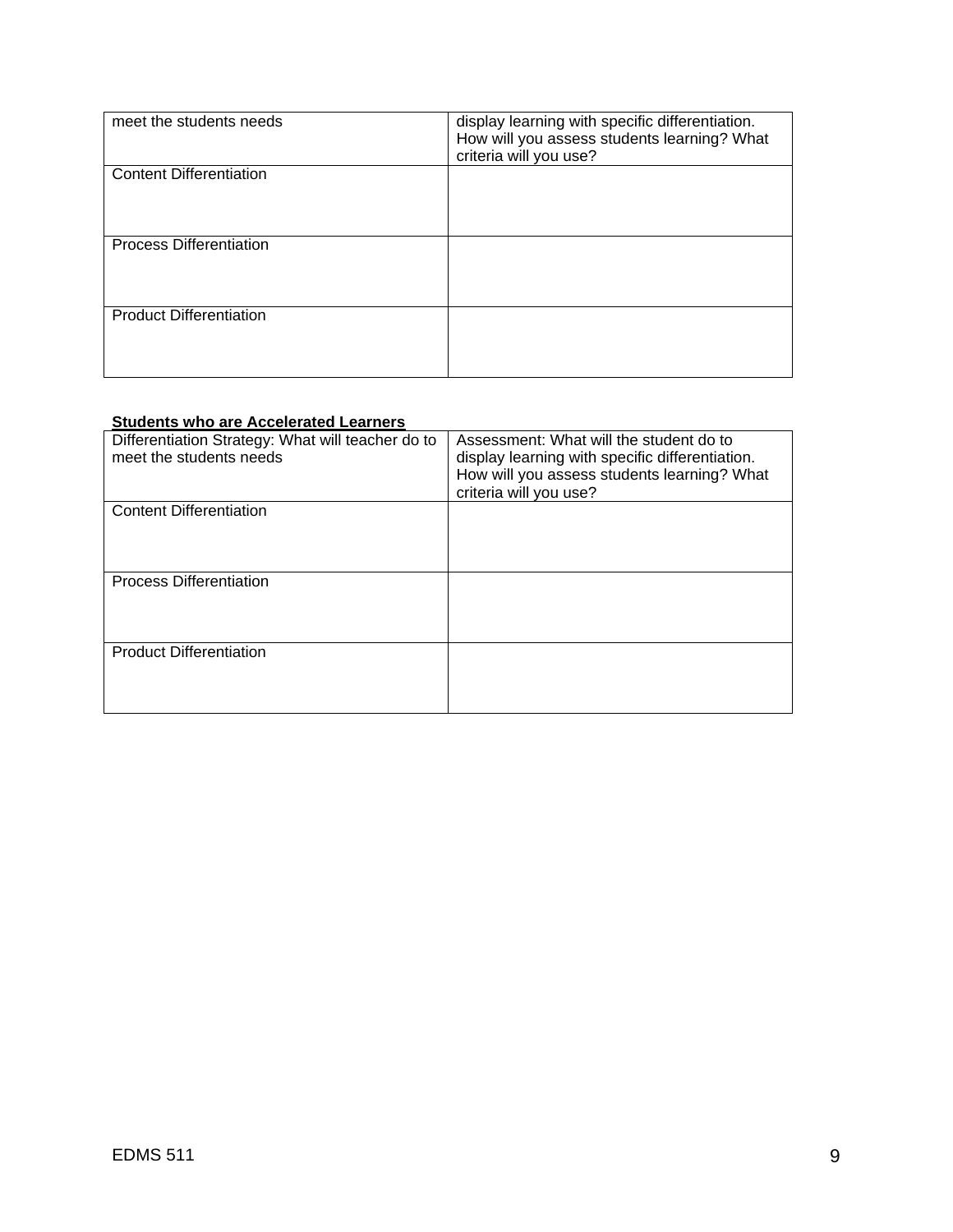### **Students Learning English - Beginning Level**

| Differentiation Strategy: What will teacher do to<br>meet the students needs | Assessment: What will the student do to<br>display learning with specific differentiation.<br>How will you assess students learning? What<br>criteria will you use? |
|------------------------------------------------------------------------------|---------------------------------------------------------------------------------------------------------------------------------------------------------------------|
| <b>Content Differentiation</b>                                               |                                                                                                                                                                     |
| <b>Process Differentiation</b>                                               |                                                                                                                                                                     |
| <b>Product Differentiation</b>                                               |                                                                                                                                                                     |

#### **Students Learning English – Intermediate Level**

| Differentiation Strategy: What will teacher do to<br>meet the students needs | Assessment: What will the student do to<br>display learning with specific differentiation.<br>How will you assess students learning? What<br>criteria will you use? |
|------------------------------------------------------------------------------|---------------------------------------------------------------------------------------------------------------------------------------------------------------------|
| <b>Content Differentiation</b>                                               |                                                                                                                                                                     |
| <b>Process Differentiation</b>                                               |                                                                                                                                                                     |
| <b>Product Differentiation</b>                                               |                                                                                                                                                                     |

#### **Students Learning English – Advanced Level**

| Differentiation Strategy: What will the teacher<br>do to meet the students' needs? | Assessment: What will the student do to<br>display learning with specific differentiation.<br>How will you assess students learning? What<br>criteria will you use? |
|------------------------------------------------------------------------------------|---------------------------------------------------------------------------------------------------------------------------------------------------------------------|
| <b>Content Differentiation</b>                                                     |                                                                                                                                                                     |
| <b>Process Differentiation</b>                                                     |                                                                                                                                                                     |
| <b>Product Differentiation</b>                                                     |                                                                                                                                                                     |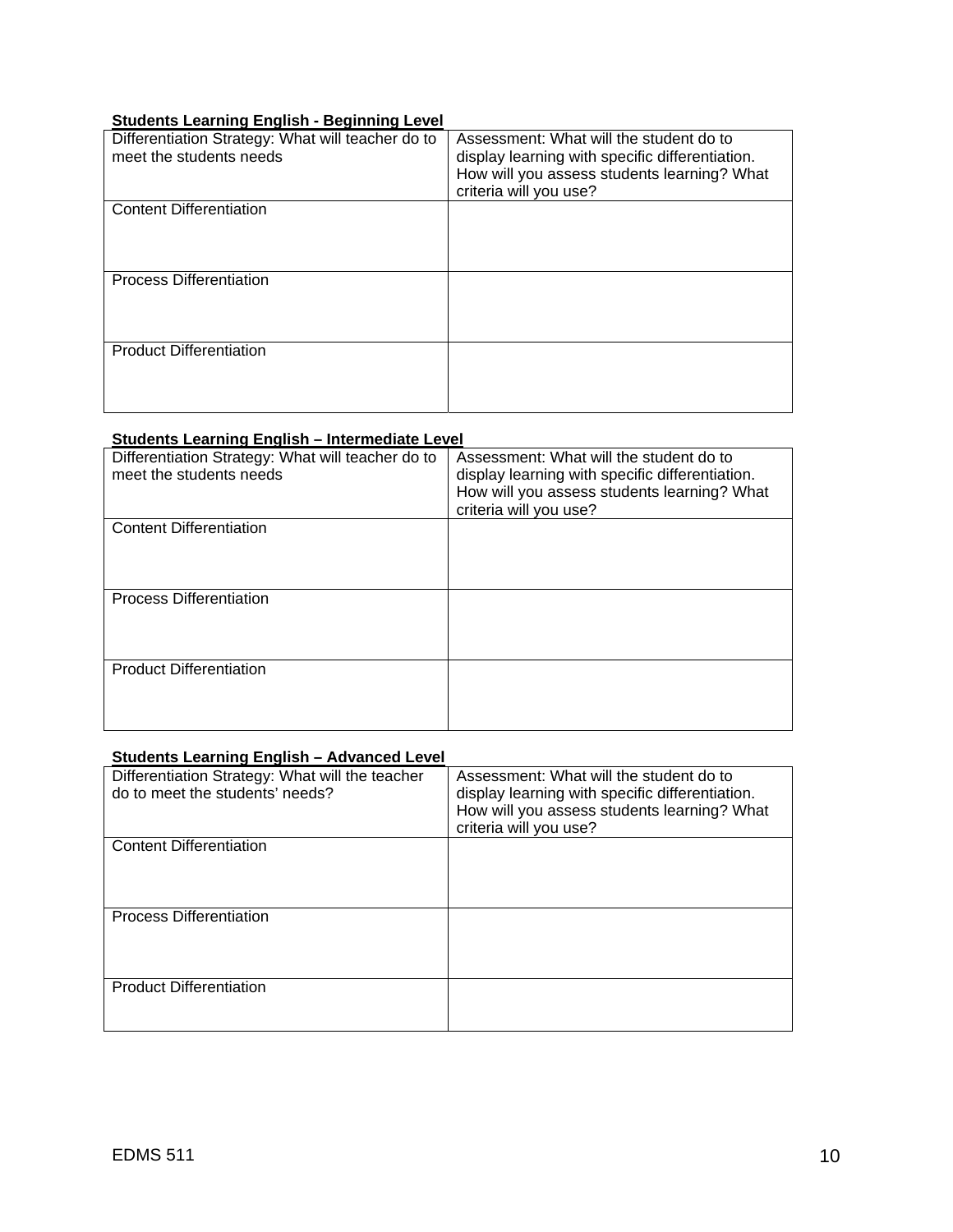# **Student Study Team (SST) Process 15 points**

- **Learner Objectives:** Knowledge and skill in conducting and participating in the Student Study Team general education pre-referral process
- **Assessment:** Teacher candidates apply their knowledge of the SST processes for avoiding special education referral by participating in a simulation of an SST meeting regarding a child with a selected classroom challenge.

Teacher candidates create an annotated bibliography of articles and Web sites that provide information about the student's challenge and strategies for supporting the student to be successful in the class

| Resource(s):                   | Title and necessary information:                                                                                                                                                                                                                                                                             |
|--------------------------------|--------------------------------------------------------------------------------------------------------------------------------------------------------------------------------------------------------------------------------------------------------------------------------------------------------------|
| Textbook/pages                 | Choate, J.S. (2000) Successful inclusive teaching: Proven ways to detect and<br>correct special needs (3 <sup>rd</sup> ed.), pp 1-17. Boston: Allyn & Bacon. (ISBN 0-205-<br>$30621 - 7$ )<br>Chapter 16                                                                                                     |
| Supplemental Print<br>Material | SST Lecturette by Jacqueline Thousand, Professor, CSUSM, College of Education                                                                                                                                                                                                                                |
| Video/segment                  | Video Segment # 1 "Promoting Success for All Students" The Inclusion Series<br>(1998) Weland Prods/KCET and Allyn & Bacon. (ISBN 0-205-29111-2)<br>Video Segment # 3 "Working Together – The Collaborative Process" The Inclusion<br>Series (1998) Weland Prods/KCET and Allyn & Bacon. (ISBN 0-205-29111-2) |

# **TASK AND GUIDELINES**

### **Context**

The Student Study Team (SST) process is a general education function and general education teacher responsibility. It is a state-mandated prevention and intervention process and structure that must exist at every California school. The SST process is designed to address students' learning needs PRIOR to even thinking about referral for special education assessment. Some disabilities are more obvious and present themselves prior to school entry. Other high incident disabilities such as learning disabilities (e.g., language, mathematics, written expression) often develop in response to academic demands. Further, there are many children without disabilities who struggle in school because English is not their first language or because the instructional approaches used by their teachers do not match their learning styles (i.e., preferred areas of Multiple Intelligences). Most students respond positively when their classroom teachers seek ideas and support from professional peers through the SST process.

### **Objectives**

The objectives of having you participate in a mock SST meeting are to give you the opportunity to:

- demonstrate effective use of the SST model
- demonstrate the various roles of the SST members
- examine support options for students based upon their unique individual characteristics
- demonstrate the use of prereferral strategies as the preferred response (over formal special education referral) to resolve problems
- clarify the initial procedures involved in identifying students for special education support

#### **Preparation**

Read the SST Lecturette and Chapter 16 of Choate.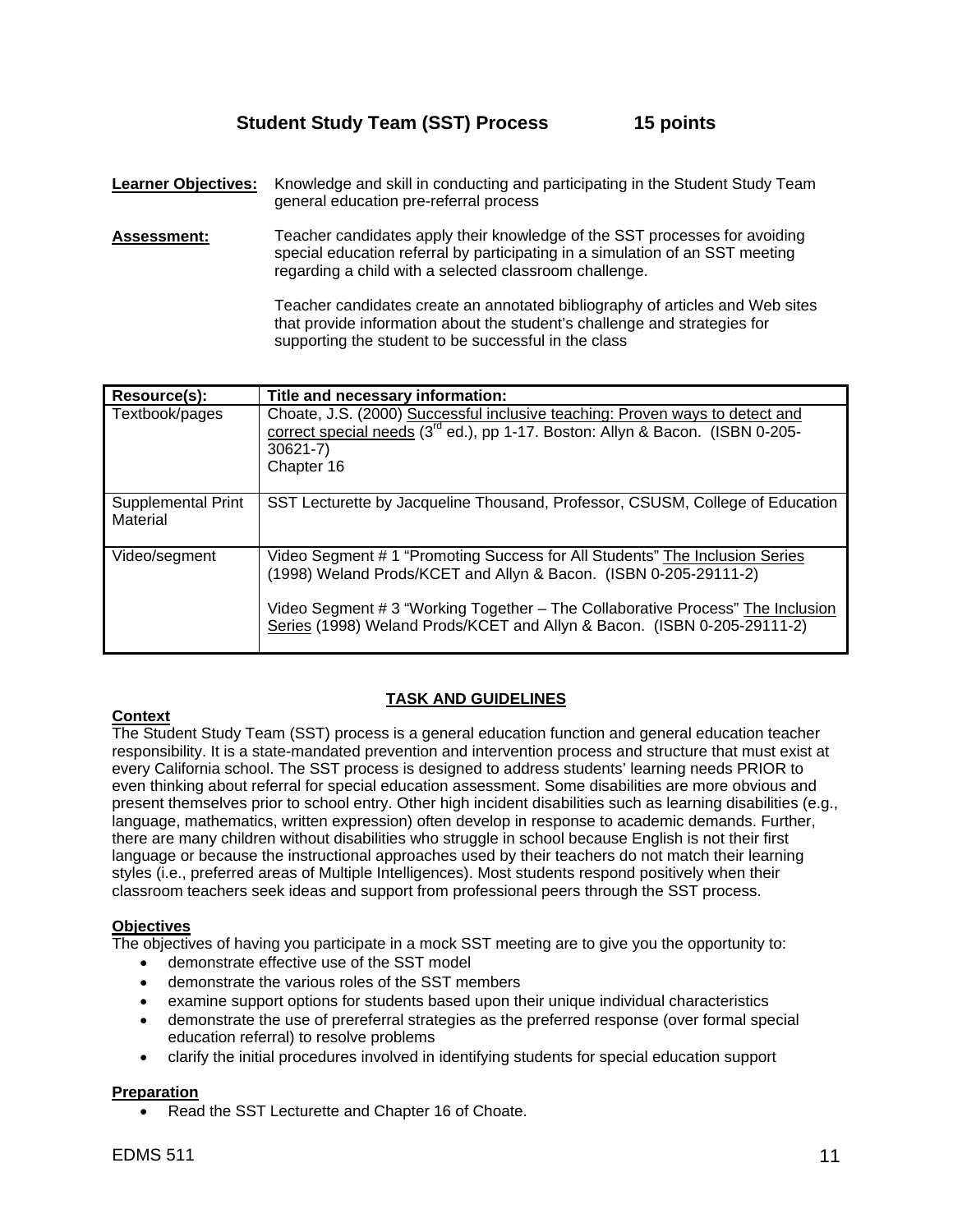- Visit a Web site that you find
- Watch the video segments #1 and #3 of the Inclusion Series that models the SST process and the elements of effective collaborative teaming.

#### **Assignment Description**

Each class member will be assigned to a SST team of 5 members. Each member of the group will fulfill one of the following roles and the corresponding assigned tasks. Each member will participate in an SST role play. Each student will write up a reflection on his/her group experience.

**Roles Tasks**

**PREVIOUS TEACHER CONSUMING A BUSIC SHEET/SUMMARY SHEET** PARENT DATA SHEET/SUMMARY SHEET CURRENT TEACHER DATA SHEET/SUMMARY SHEET DATA SHEET/SUMMARY SHEET ADMINISTRATOR DATA SHEET/SUMMARY SHEET

#### **The Tasks:**

- Complete a data sheet of observed characteristics of the student's behavior and learning or behavioral challenges, how the child's characteristics affect school performance, and possible strategies for supporting the student.
- Complete the SST Summary Sheet with each column filled out in items that will be covered in the SST role play
- Answer guiding questions provided
- On your own, find two annotated bibliographies per team member of articles and/or web sites that provide information about the challenging student characteristic and strategies for supporting the student. Each annotation is to include a starting paragraph that briefly summarizes the article. A second paragraph will summarize your reaction (e.g., interesting new information, conflicting perspectives, challenging point) to the article. Use APA format in referencing the article or web site.
- After completing the in class SST role play and discussion, go to your electronic portfolio and write a response to theses prompts:
	- Articulate the rationale for inclusive educational opportunities for all students.
	- What were the strengths and needs of the student you had an SST meeting for?
	- What principles of universal design guided the group's decision for differentiating instruction?
	- What strategies were identified to support the student? Provide examples of natural peer supports (e.g., partner learning, peer tutoring, classroom meetings), collaborative teaching and learning methods, and other appropriate materials and technologies (including assistive technologies) to a) create a caring classroom community in which students value one another's differences, b) develop the social competence of and relationships among class members, and c) meet the educational and social/emotional needs of the student.
	- Describe what your role will be at future SST meetings?
	- How will you prepare for SST meetings?
	- What was useful about this experience?
	- How will this experience inform your teaching?

#### For further reading:

Kluth, P., Villa, R., & Thousand, J. (Dec. 2001/Jan 2002) 'Our school doesn't offer inclusion' and other legal blunders. Educational Leadership, 59 (4), 24 – 27.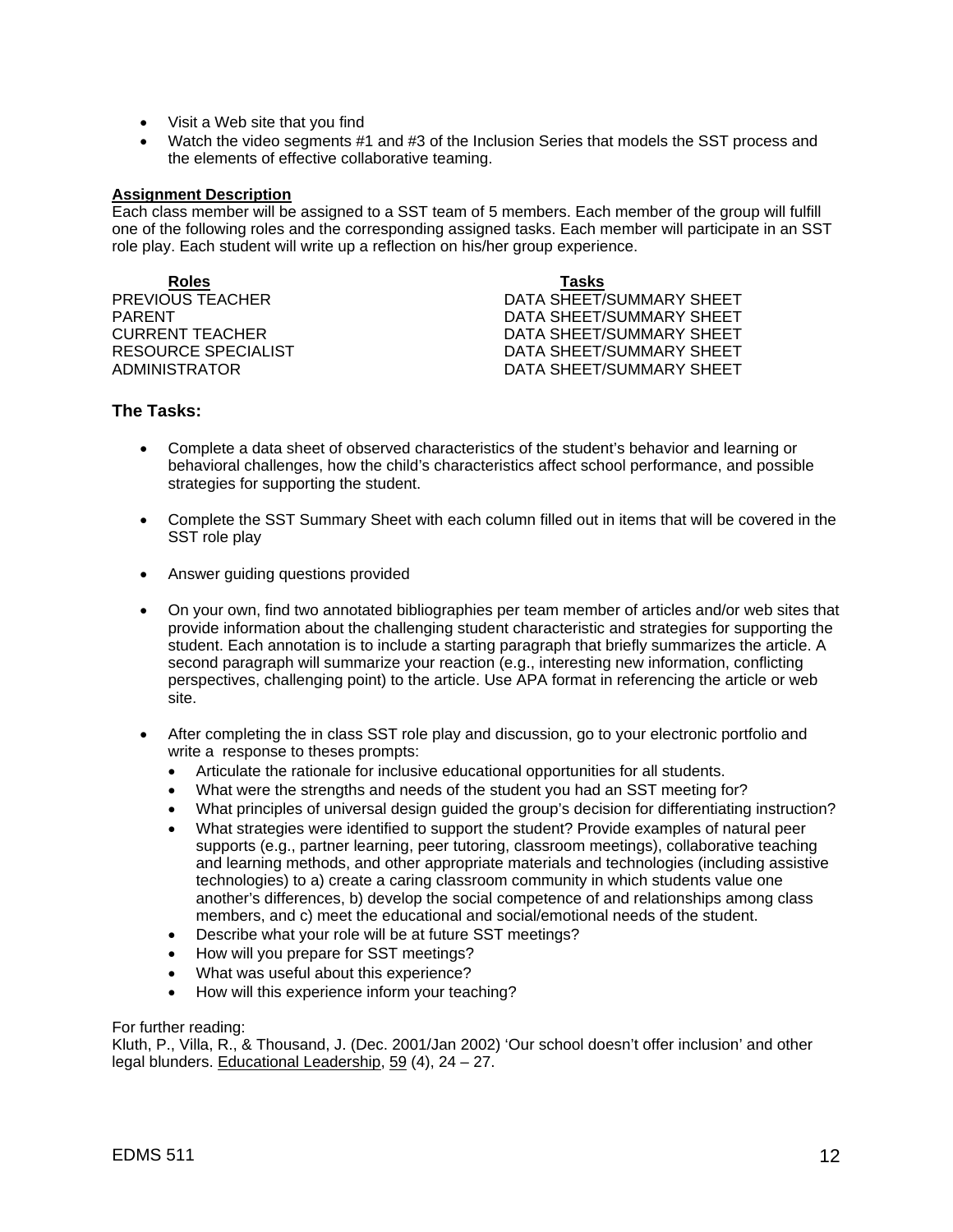# **SST Summary Form Date of Meeting**

 $\overline{\phantom{a}}$ 

| Date of Meeting |  |
|-----------------|--|
|                 |  |

| Teacher                                                  |       | School |         | <u> 1980 - Jan Stein Stein Stein Stein Stein Stein Stein Stein Stein Stein Stein Stein Stein Stein Stein Stein S</u> |  |
|----------------------------------------------------------|-------|--------|---------|----------------------------------------------------------------------------------------------------------------------|--|
| Team                                                     |       |        |         |                                                                                                                      |  |
| Student<br><u> 1986 - Jan Samuel Barbara, margaret e</u> |       |        |         |                                                                                                                      |  |
| Primary Language_                                        | Grade | DOB    | Parents |                                                                                                                      |  |

| <b>STRENGTHS</b> | <b>CONCERNS</b> | <b>KNOWN</b><br><b>INFORMATION</b> | <b>KNOWN</b><br><b>MODIFICATION</b><br>$S (+/-)$ | <b>QUESTIONS</b> | <b>STRAT</b><br>EGIES/<br><b>BRAIN</b><br><b>STORM</b> | <b>ACTIONS</b> | WHO/<br>WHEN         |
|------------------|-----------------|------------------------------------|--------------------------------------------------|------------------|--------------------------------------------------------|----------------|----------------------|
|                  |                 |                                    |                                                  |                  |                                                        |                |                      |
|                  |                 |                                    |                                                  |                  |                                                        |                |                      |
|                  |                 |                                    |                                                  |                  |                                                        |                |                      |
|                  |                 |                                    |                                                  |                  |                                                        |                |                      |
|                  |                 |                                    |                                                  |                  |                                                        |                |                      |
|                  |                 |                                    |                                                  |                  |                                                        |                |                      |
|                  |                 |                                    |                                                  |                  |                                                        |                | Follow<br>Up<br>Date |
|                  |                 |                                    |                                                  |                  |                                                        |                |                      |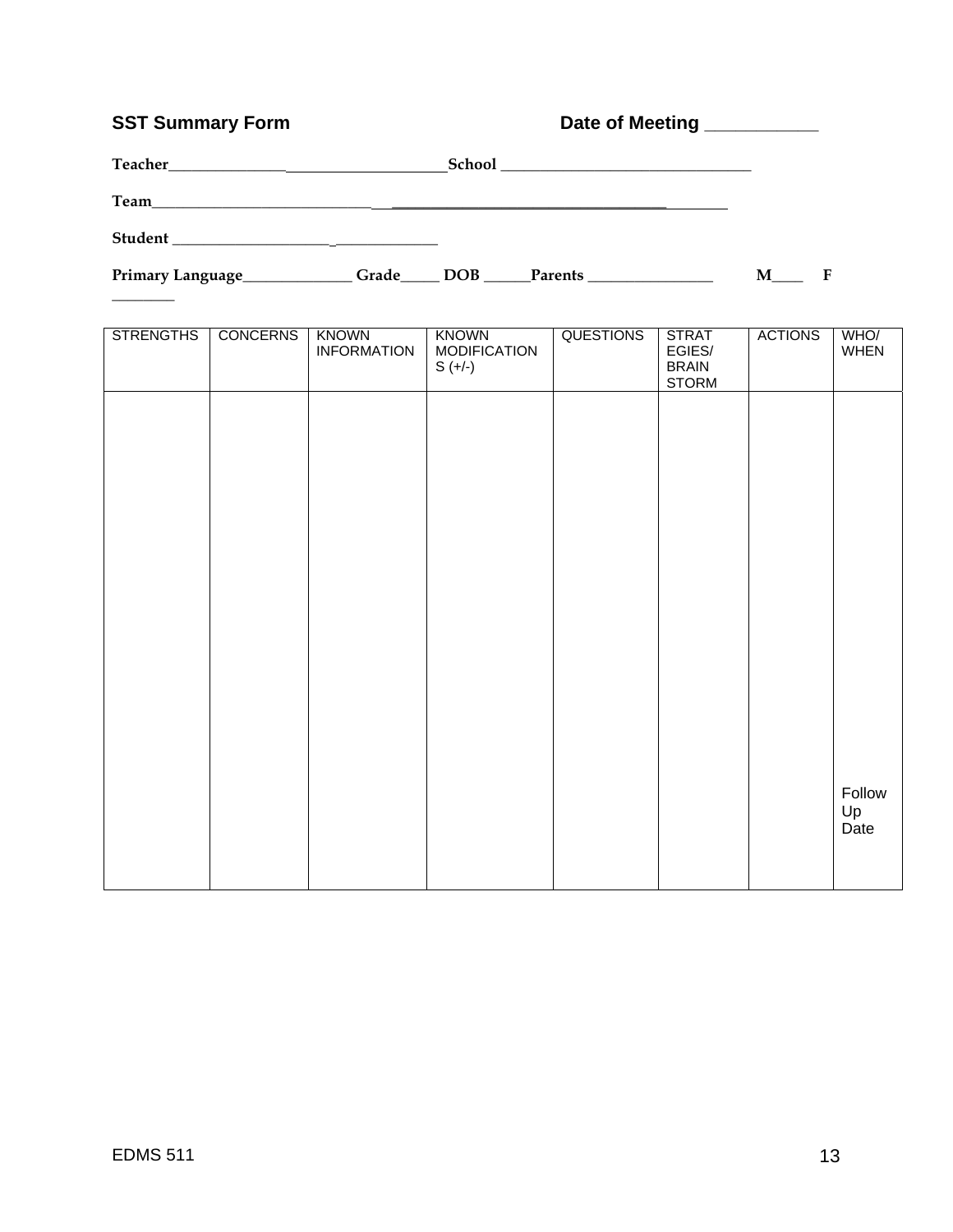# **Student Study Team (SST) Simulation Rubric for In class Activity**

(This will not be graded, but it can be a great tool to initiate class discussion of the success of the SST meeting.)

| <b>Element</b>                                                                                                           | <b>Developing</b><br>.5 points                                                                     | <b>Approaches</b><br><b>Expectations</b><br>1 point                                                                                                | <b>Meets Expectations</b><br>2 points                                                                                                                                                              | <b>Total</b> |
|--------------------------------------------------------------------------------------------------------------------------|----------------------------------------------------------------------------------------------------|----------------------------------------------------------------------------------------------------------------------------------------------------|----------------------------------------------------------------------------------------------------------------------------------------------------------------------------------------------------|--------------|
| <b>Know School Families</b><br>(Student Data Sheet,<br><b>Intervention Plan and</b><br><b>Meeting Interactions)</b>      | No indication<br>that the<br>school took<br>the time to<br>know the<br>family and<br>their needs.  | Some of the needs of<br>the family were<br>understood, i.e. family<br>members, language,<br>literacy, family<br>dynamics.                          | There is a description of the<br>family (in Data Sheet) and the<br>family's needs are taken into<br>consideration in planning the<br>student's intervention plan.                                  |              |
| <b>Knows Student</b><br>(As Indicated on Student<br>Data Sheet, Intervention<br><b>Plan and Meeting</b><br>Interactions) | Some of the<br>student's<br>strengths,<br>needs,<br>language,<br>and culture<br>are<br>understood. | The student's<br>strengths, needs,<br>language, and culture<br>are understood and<br>addressed in plan.                                            | The student's strengths,<br>needs, language, and culture<br>are understood so well that the<br>team can incorporate the<br>child's life outside of school<br>into the plan.                        |              |
| Development of<br><b>Interventions</b>                                                                                   | The<br>intervention<br>plan is brief<br>and vague.                                                 | The intervention plan<br>demonstrates an<br>understanding of the<br>student's uniqueness<br>and addresses the<br>student's strengths<br>and needs. | The intervention plan<br>demonstrates an<br>understanding of student's<br>uniqueness and addresses the<br>student's strengths and needs<br>for cognitive, affective and<br>psychomotor objectives. |              |
| Implementation and<br><b>Monitoring Interventions</b>                                                                    | There is no<br>clear plan<br>how<br>interventions<br>will be<br>implemented<br>or monitored.       | There is a clear plan<br>for implementing and<br>monitoring<br>interventions.                                                                      | There is a clear plan for<br>implementing and monitoring<br>interventions. A plan is set to<br>communicate progress of<br>interventions to all school and<br>family members.                       |              |
| <b>Use of Resources</b>                                                                                                  | No resources<br>were<br>mentioned in<br>the<br>intervention<br>plan.                               | School resources were<br>identified in the<br>intervention plan.                                                                                   | School, community, and family<br>resources were considered<br>and identified in the<br>intervention plan.                                                                                          |              |
| <b>Continued</b><br>on next page                                                                                         |                                                                                                    |                                                                                                                                                    |                                                                                                                                                                                                    |              |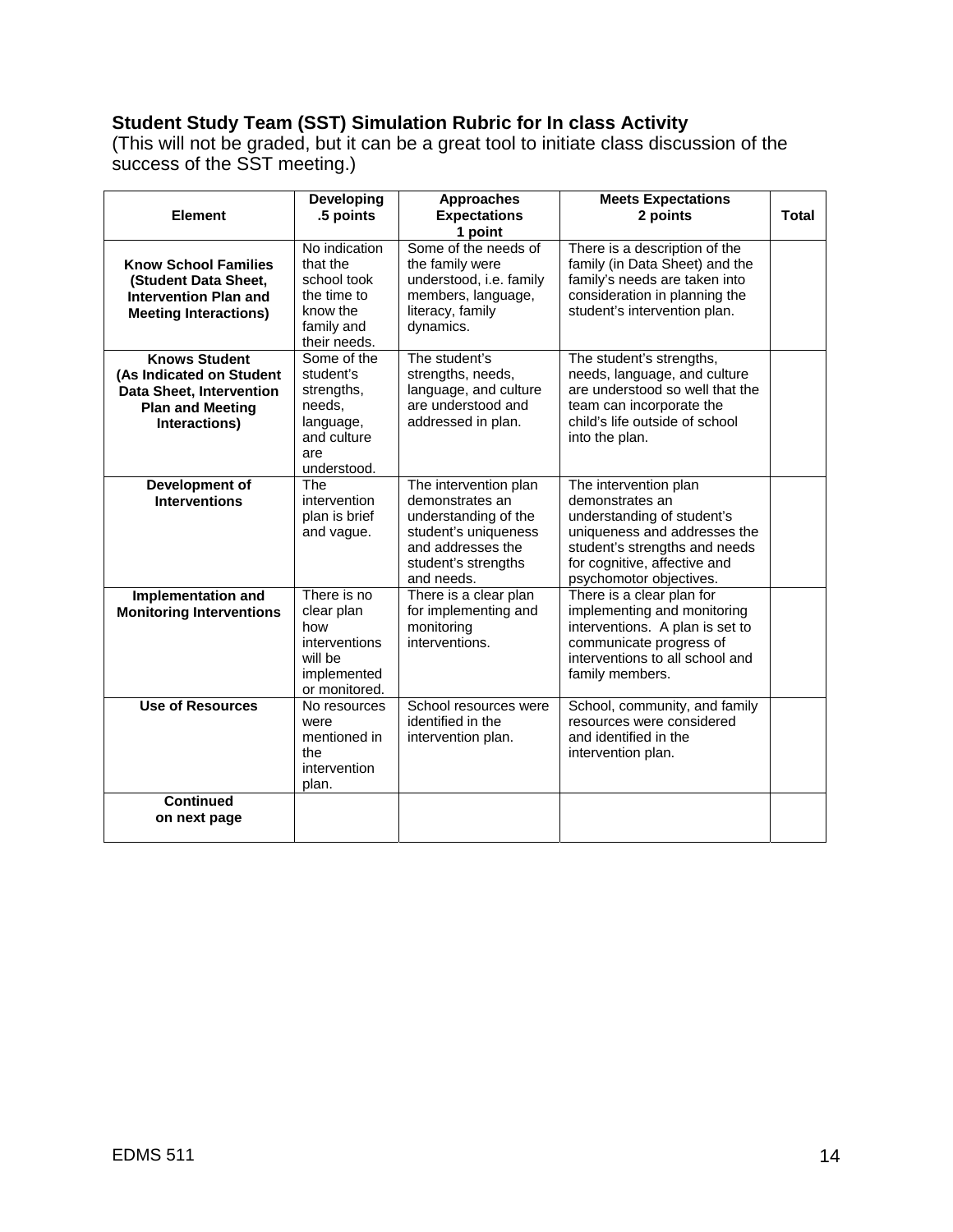| <b>Element</b>                                                                                                                                                                                                                              | Developing<br>.5 points                                                                         | <b>Approaches</b><br><b>Expectations</b><br>1 point                                                    | <b>Meets Expectations</b><br>2 points                                                                                                                                                                                                                                      | <b>Total</b> |
|---------------------------------------------------------------------------------------------------------------------------------------------------------------------------------------------------------------------------------------------|-------------------------------------------------------------------------------------------------|--------------------------------------------------------------------------------------------------------|----------------------------------------------------------------------------------------------------------------------------------------------------------------------------------------------------------------------------------------------------------------------------|--------------|
| <b>Role Representations</b>                                                                                                                                                                                                                 | Minimum of 5<br>SST roles<br>were<br>represented.                                               | More than 5 SST<br>roles were<br>represented and<br>modeled the<br>responsibilities of<br>each member. | More than 5 SST roles were<br>represented with a detailed<br>description of each member in<br>SST Binder addressing<br>relationship w/ student, unique<br>talents, background, interests,<br>and experiences that make this<br>individual an invaluable member<br>of team. |              |
| <b>Student Summary Sheet</b><br>& Meeting Interactions<br>1. Discuss student<br>strengths<br>2. Discuss areas of<br>concern<br>3. Discuss interventions<br>and plan for implementation<br>4. Solicit parent input<br>5. Plan follow-up mtg. | 75 % of SST<br>Summary<br>Sheet<br>completed &<br>4 or less<br><b>SST</b> steps<br>implemented. | 90% of SST<br><b>Summary Sheet</b><br>completed & all 5<br>steps implemented.                          | 100% of SST Summary Sheet<br>completed & all 5 steps<br>implemented.                                                                                                                                                                                                       |              |
| <b>SST Binder</b><br>1. SST Summary Sheet<br>2. Student Data Sheet<br>3. Cover Sheet<br>4. Annotated bibliographies<br>for each team member                                                                                                 | Completes 4<br>or less.                                                                         | Completes all 5.                                                                                       | Completes all 5 with detail &<br>professionalism.                                                                                                                                                                                                                          |              |
| <b>Total</b>                                                                                                                                                                                                                                |                                                                                                 |                                                                                                        |                                                                                                                                                                                                                                                                            | 16           |

| <b>Element</b>                                           | <b>Developing</b>                                                                                                                                      | <b>Approaches Expectations</b>                                                                                                                   | <b>Meets Expectations</b>                                                                                                                         | <b>Total</b> |
|----------------------------------------------------------|--------------------------------------------------------------------------------------------------------------------------------------------------------|--------------------------------------------------------------------------------------------------------------------------------------------------|---------------------------------------------------------------------------------------------------------------------------------------------------|--------------|
|                                                          | 1 point                                                                                                                                                | 2 points                                                                                                                                         | 4 points                                                                                                                                          |              |
| <b>SST</b><br><b>Summary</b><br>and<br><b>Reflection</b> | <b>Briefly summarizes</b><br>assignment and<br>responsibilities. Includes<br>little self-reflections and<br>makes no connections to<br>future practice | Summarizes the assignment<br>and responsibilities and<br>includes a superficial self-<br>reflection and few<br>connections to future<br>practice | Summarizes the assignment<br>and responsibilities and<br>includes an in-depth self-<br>reflection and strong<br>connections to future<br>practice |              |
| <b>Total</b>                                             |                                                                                                                                                        |                                                                                                                                                  |                                                                                                                                                   | 4            |
| <b>GRAND</b><br><b>TOTAL</b>                             |                                                                                                                                                        |                                                                                                                                                  |                                                                                                                                                   | 20           |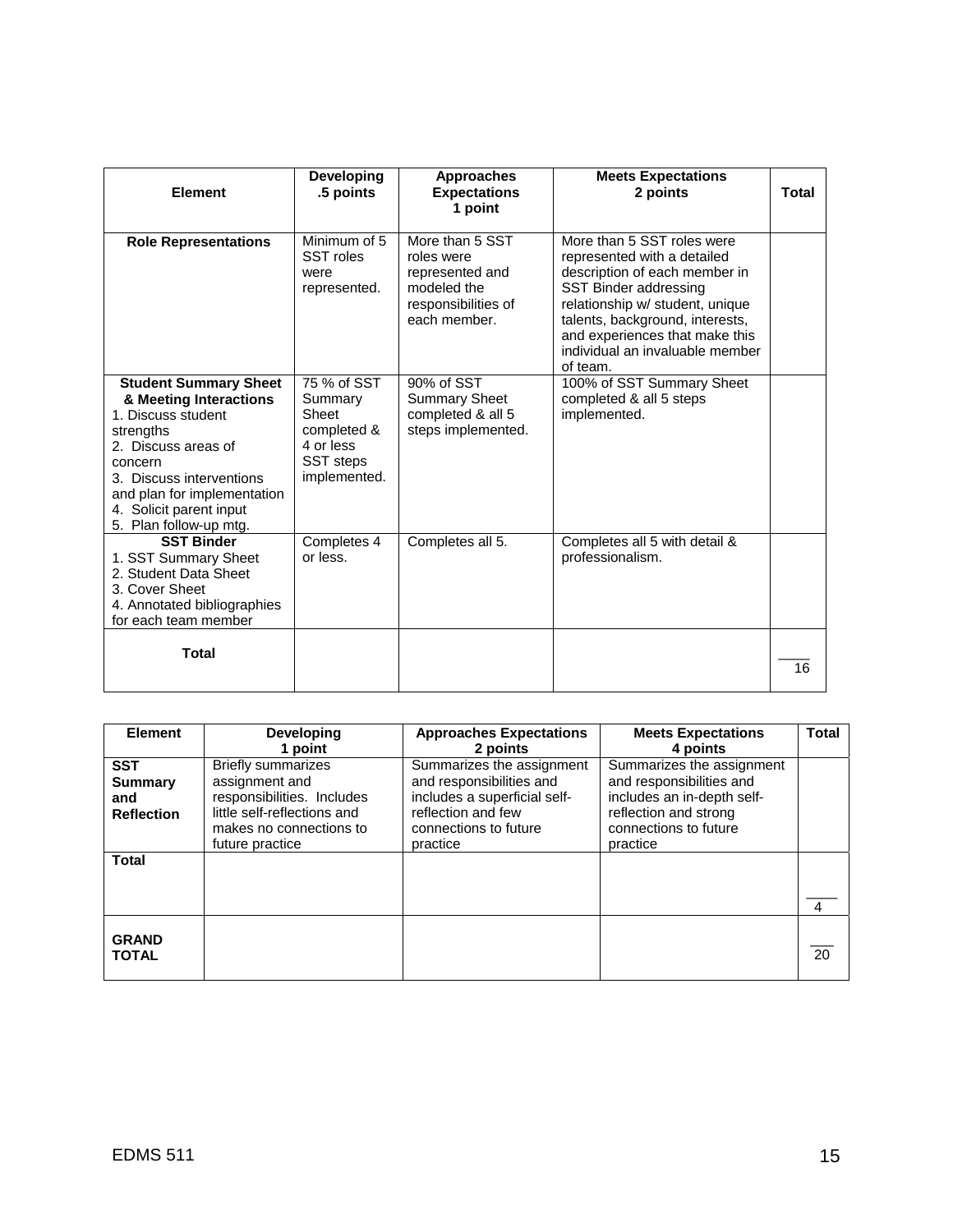**Learner Objectives:** Teacher candidates will be able to design a classroom management plan for students with diverse needs.

**Assessment:** Teacher candidates will write a classroom management plan that addresses all six levels of the discipline pyramid from prevention to individualized support plans. Teacher candidates will identify a minimum of three beliefs about teaching and learning and show how their beliefs are implemented in the strategies at each of the six different discipline levels. Students will be required to describe a minimum of 4 strategies at each pyramid level. 1-2 strategies at each level must cite a theory or discipline model.

**Preparation:** Before beginning assignment teacher candidates read the following resources and demonstrate the ability to complete the prerequisite skills.

| <b>Resources</b>  | Title and necessary information:                                                                                                                                                                                                      |
|-------------------|---------------------------------------------------------------------------------------------------------------------------------------------------------------------------------------------------------------------------------------|
| Textbook/chapters | Choate, J. S. (2000) Sucessful inclusive teaching (3 <sup>rd</sup> ed.). Needham, MA: Allyn &                                                                                                                                         |
|                   | Bacon. Chapters To Be Assigned                                                                                                                                                                                                        |
|                   | Thousand, Villa, & Nevin. (2002)." Discipline Pyramid," Creativity and Collaborative<br>Learning: The practical guide to empowering students, teachers and families, 2 <sup>nd</sup><br>ed. Baltimore, MA: Brookes Publishing. P. 143 |
|                   | Villa, Richard, & Thousand, Jacquelyn. (1995). Creating an inclusive school.<br>Alexandria, VA: ASCD. Chapters To Be Assigned                                                                                                         |
| Internet Site(s)  | Visit a website                                                                                                                                                                                                                       |

Prerequisite skills:

- Teacher candidates are able to identify their beliefs about teaching and learning as related to student behavior.
- Teacher candidates are able to differentiate the six levels of the discipline pyramid
- Teacher candidates are able to use information about students' readiness range (skills, reading, thinking & information), learning profiles, interests, talents, and culture to determine appropriate discipline approaches (Thousand, Villa & Nevine)
- Teacher candidates are able to identify strategies to meet the needs of
	- o Students learning English (including differentiation for Beginning, Intermediate, and Advanced levels)
	- o Students who are accelerated learners and
	- $\circ$  Students who need special education support under IDEA &/or ADA as referred to by Choate (2000), Villa & Thousand (2002)

#### **Task Guidelines**

1. Identify a minimum of three core beliefs you have about teaching and learning and how those impact your classroom management plan. Read 3 or more discipline theories/classroom management models from texts or websites

- 2. Do the following activities: .
	- a. Observe a classroom teacher and identify his/her educational beliefs and how they implement those beliefs in their management approach.
	- b. Interview a teacher about his/her educational beliefs and how they implement those beliefs in their classroom management plans.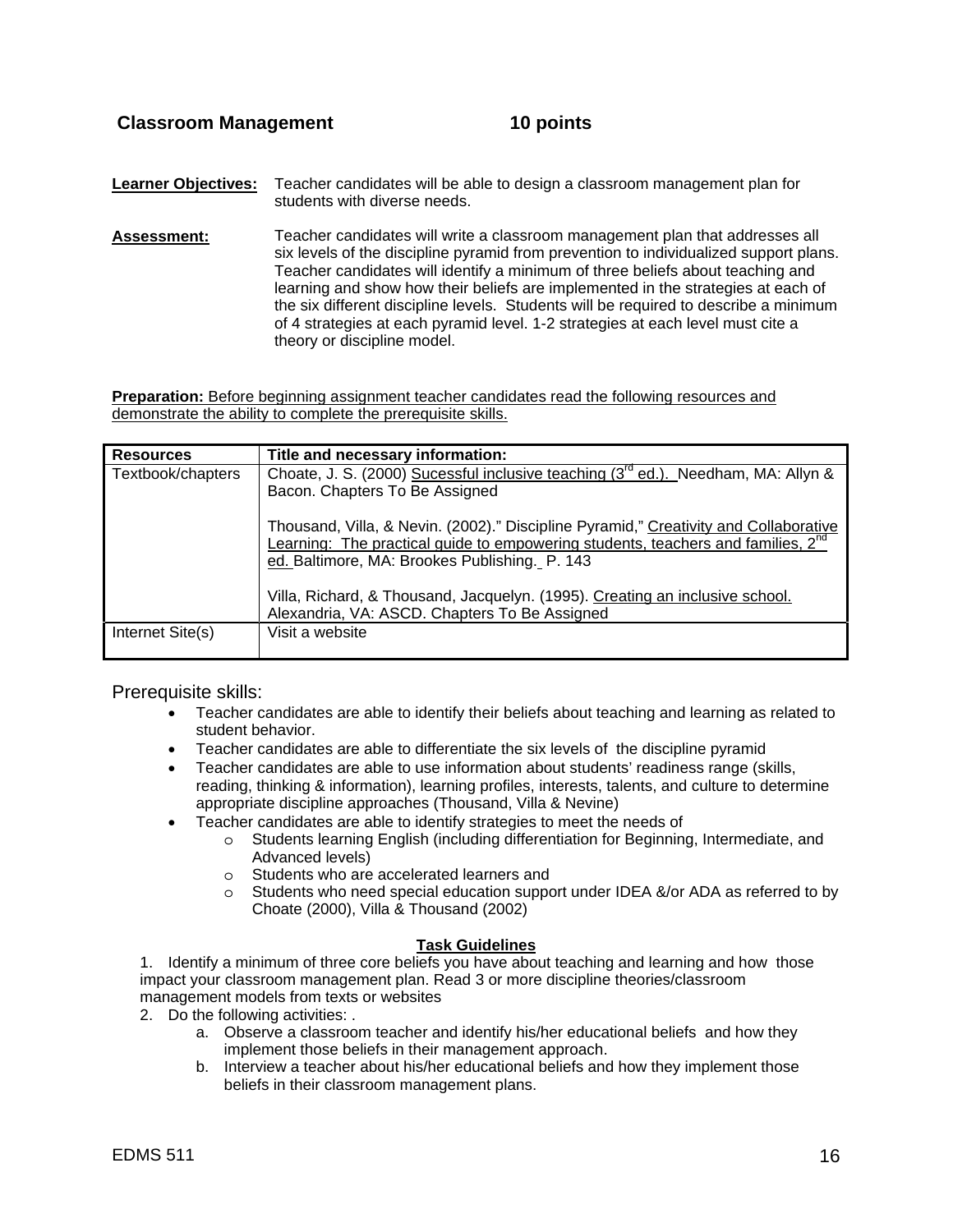3. Describe what management strategies you will use at each of the six levels of the discipline pyramid from prevention to individualized support plans. Make sure your action plan implements your beliefs.

|                             | Approaching         | <b>Meets</b>                    | Total  |
|-----------------------------|---------------------|---------------------------------|--------|
| Elements                    | Expectations        | Expectations                    | Points |
|                             | 1 point             | 2 points                        |        |
| <b>Educational Beliefs</b>  | Identify 1-2        | Identify 3                      |        |
|                             | beliefs.            | educational                     |        |
|                             |                     | beliefs, describe               |        |
|                             |                     | how they will be                |        |
|                             |                     | implemented in                  |        |
|                             |                     | your classroom                  |        |
|                             |                     | management                      |        |
|                             |                     | plan.                           |        |
| Define your                 | Describe 1-3        | Describe 4 or                   |        |
| management plan             | strategies for      | more strategies                 |        |
|                             | each level of       | for each level of               |        |
|                             | discipline plan     | pyramid.                        |        |
| Implementation of           | Some of your        | Each strategy is                |        |
| educational beliefs         | strategies are      | clearly linked to               |        |
|                             | linked to your      | one of your                     |        |
|                             | educational         | educational                     |        |
|                             | beliefs.            | beliefs.                        |        |
| <b>Citations</b>            | 1 or less citations | 1-2 citations for               |        |
|                             | for each area of    | each level of                   |        |
|                             | pyramid             | pyramid.                        |        |
| Organization of             | All areas are       | All areas are                   |        |
| <b>Classroom Management</b> | covered, but not    | covered, a                      |        |
| Plan                        | easy to locate.     | navigations                     |        |
|                             |                     | system is well                  |        |
|                             |                     | implement to<br>allow reader to |        |
|                             |                     | locate and                      |        |
|                             |                     | comprehend                      |        |
|                             |                     | each area of                    |        |
|                             |                     | pyramid.                        |        |
|                             |                     |                                 |        |
| <b>Total Points</b>         |                     |                                 | /10    |
|                             |                     |                                 |        |

# **Classroom Management Plan Rubric**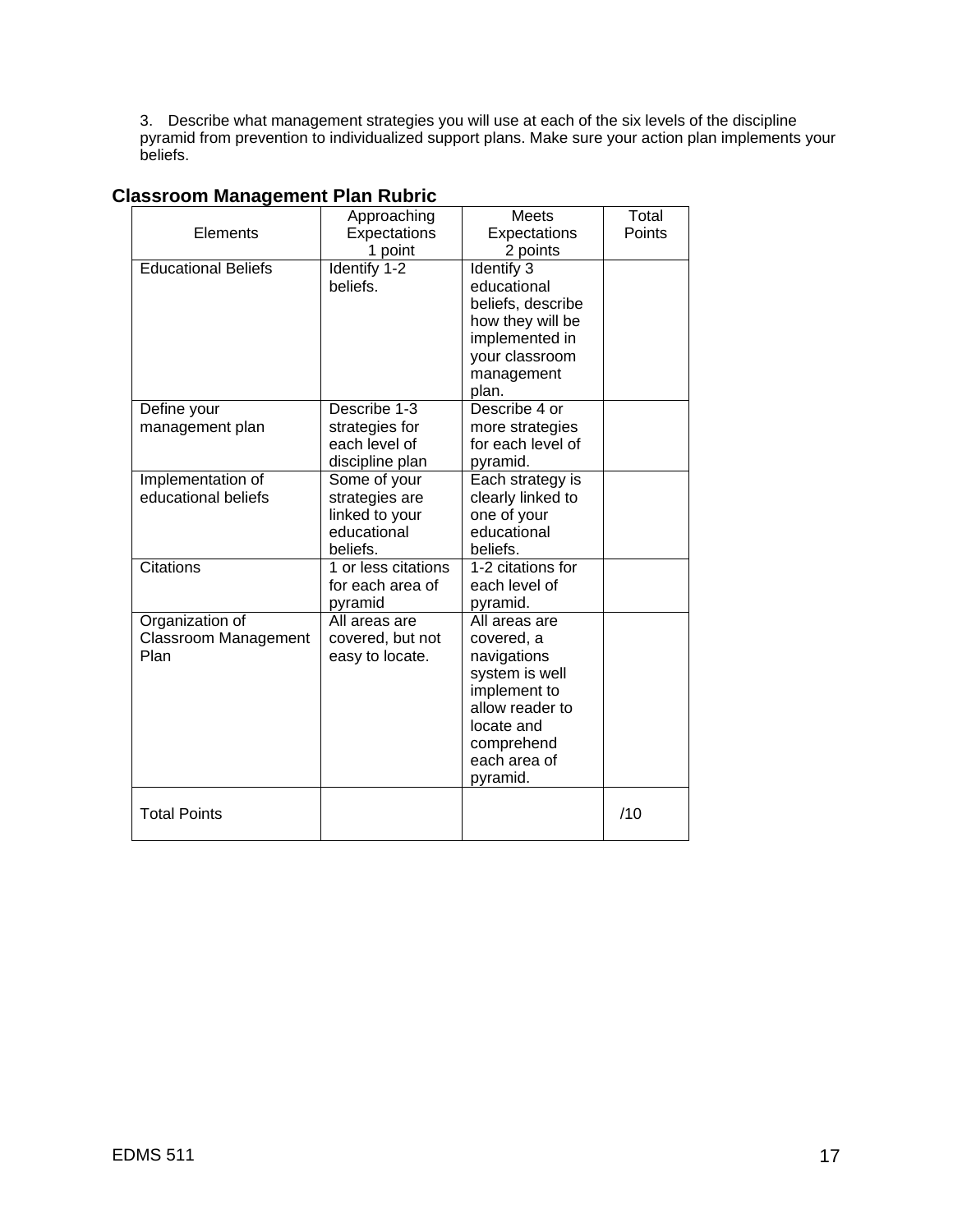# **Electronic Portfolio - TaskStream 10 points**

Learner Objectives: Knowledge and skill in creating an electronic portfolio.

**Assessment:** Teacher candidates apply what they have learned from the required assignments to the TPE's designated in a cogent, first person reflection in TaskStream.

> Teacher candidates will include all necessary components in their final submission of the electronic portfolio.

| Resource(s):     | Title and necessary information:                                                                                                                                                                               |
|------------------|----------------------------------------------------------------------------------------------------------------------------------------------------------------------------------------------------------------|
| Internet Site(s) | http://lynx.csusm.edu/coe/eportfolio/index.asp<br>This will take you to the CSUSM COE website where you can get help with how to<br>create your electronic portfolio and information on the required elements. |
|                  | http://www.taskstream.com<br>This is the TaskStream home page where you will register for Taskstream and<br>return to when working on your electronic portfolio.                                               |

### **Lesson Demonstration 10 Points**

**Learner Outcomes:** Develop as an instructor by preparing and organizing a lesson around a lesson you might teach or have taught in an elementary school classroom.

**Assessment:** Teaching activity including depth, analysis, and organization.

**Preparation-** Carefully select a lesson. Plan how to teach to your peers.

#### **Process**

You are required to sign up to teach one lesson for one class session. You will also discuss an analysis of your teaching with your peers. **The whole activity should be no more than 15 minutes**. The activity should engage the class and allow us to examine the materials in a meaningful way. Select a lesson on which you would like to have feedback. **You must provide a context and history for your lesson (i.e. Where was your placement, describe the students, why did you teach this lesson?). Provide a lesson plan to the class**. **In addition, you must write and present a reflective analysis of your teaching. Respond to the following:**

- Did you teach the lesson as planned? If not, what changes did you make to the lesson and why?
- How appropriate were your time allocations for the students, the content, and the planned instructional strategies and student activities?
- To what extent did the class/group as a whole achieve the academic learning goals of the lesson?
- How well did the lesson connect with the students' background and developmental information?
- In what ways did the environment in the classroom, including climate, rapport, routines, and procedures contribute to student learning?
- In what ways was your lesson effective, and what might you do differently to improve the lesson?

#### **A lesson plan and 1-2 page reflection will be turned in to the instructor.**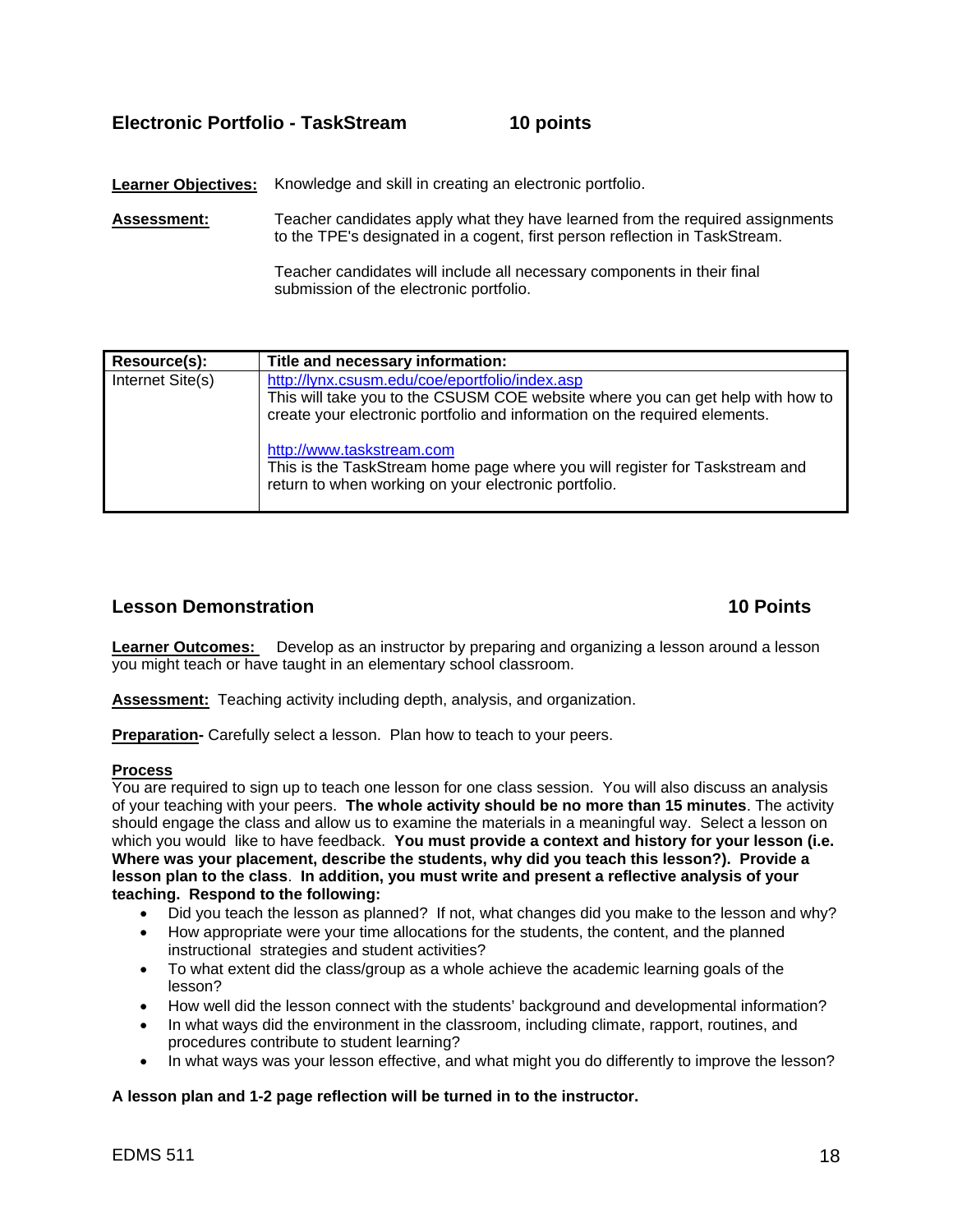# **Universal Backwards Lesson Design**

|                                    | WHAT?                                                                                                                 |                                                                                                                                                                                                                                                                                                                                                                                                                                                                                                        |  |  |  |
|------------------------------------|-----------------------------------------------------------------------------------------------------------------------|--------------------------------------------------------------------------------------------------------------------------------------------------------------------------------------------------------------------------------------------------------------------------------------------------------------------------------------------------------------------------------------------------------------------------------------------------------------------------------------------------------|--|--|--|
| <b>BEFORE</b><br><b>LESSON</b>     | Facts about the learner<br>Content/Context<br>Product/Assessment<br>Management/Discipline considerations<br>$\bullet$ |                                                                                                                                                                                                                                                                                                                                                                                                                                                                                                        |  |  |  |
| <b>DURIN</b><br>G<br><b>LESSON</b> | I<br>N<br>T<br>O                                                                                                      | Anticipatory set                                                                                                                                                                                                                                                                                                                                                                                                                                                                                       |  |  |  |
|                                    | T<br>H<br>$\mathbb R$<br>O<br>U<br>G<br>H                                                                             | Teacher Input<br>Direct Instruction<br>$\Omega$<br>Modeling<br>O<br>Exemplars/Non-Exemplars<br>Demonstration<br><b>Guided Practice/Progress Modeling</b><br>Scaffolds and Supports<br>$\circ$<br>Monitor and Adjust, if needed<br>O<br>Check for understanding<br>$\circ$<br><b>Independent Practice/Formative Assessment</b><br><b>Benchmark Criteria for Assessment</b><br>$\Omega$<br>Closure/Summative Assessment<br>Students summarize learning<br>$\circ$<br>Check that objectives were met<br>O |  |  |  |
|                                    | B<br>Ε<br>Y<br>O<br>N<br>D                                                                                            | Transfer<br><b>Extension Activities</b><br>$\Omega$<br><b>Research Projects</b><br>Home Fun<br><b>Enrichment Activities</b><br>٠                                                                                                                                                                                                                                                                                                                                                                       |  |  |  |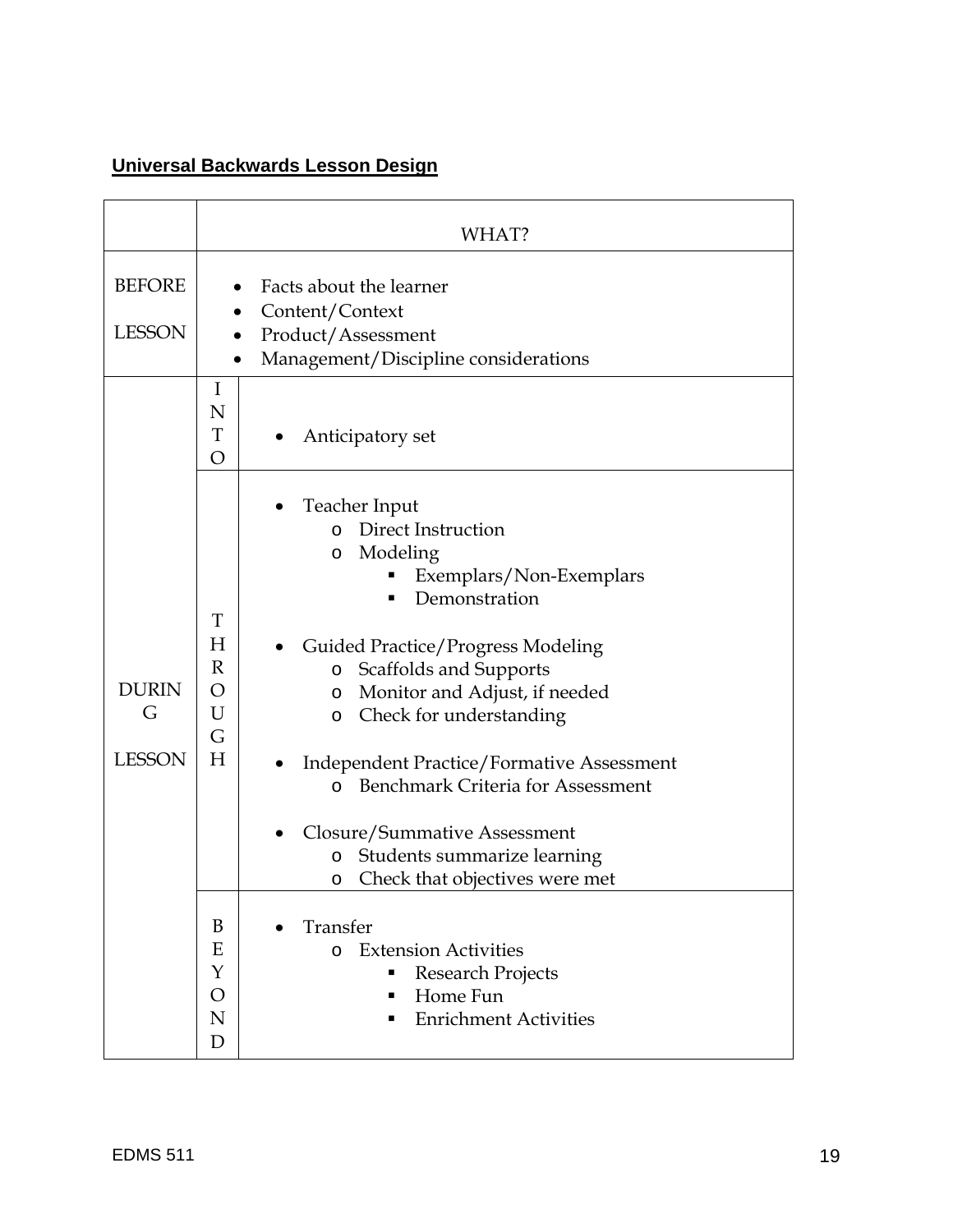| AFTER  |
|--------|
| LESSON |

- Reflection
	- o Successes to repeat
	- o Revisions to make

# **Lesson Plan Format**

#### **I. CONSIDERATIONS BEFORE THE LESSON Facts about the Learners**

Who are my students and how do they learn? What forms of communication do my students use?

#### **Content/Context**

Content area(s) or discipline(s) Grade level(s) Content standards addressed Lesson's Objectives Prior knowledge and skills

#### **Product/Assessments**

In what varied authentic ways will students demonstrate accomplishment of the objectives?

What criteria will you use to judge students' success for each objective?

#### **Management/Discipline Considerations**

What materials and resources are needed? How will you incorporate technology? How will you handle the room arrangement? How will you handle student grouping? How will you handle student transitions and misbehavior?

#### **II. OPENING THE LESSON/** *INTO*

Anticipatory Set - How will you motivate and focus students?

#### **III. PROCESS/STEPS OF INSTRUCTION/** *THROUGH*

#### **A. Teacher Input**

- 1. How will you describe and model skills?
- 2. How will you provide examples and non-examples?
- 3. How will teach to the objective(s)?
- 4. How will you actively involve all students?
- 5. What will the teacher do?
- 6. What will the students do?

#### **B. Guided Practice**

- 1. How will students practice alone?
- 2. How will you check for understanding?
- 3. What will your interventions consist of if the objectives are not being met?

#### **C. Independent Practice/Formative Assessment**

What benchmark criteria will you look for to assess if students are meeting the objectives?

# **D. Closure/Summative Assessment**

 How will you have students summarize their learning? How will you assess whether students have met the objectives?

# **IV. AFTER THE LESSON/***BEYOND*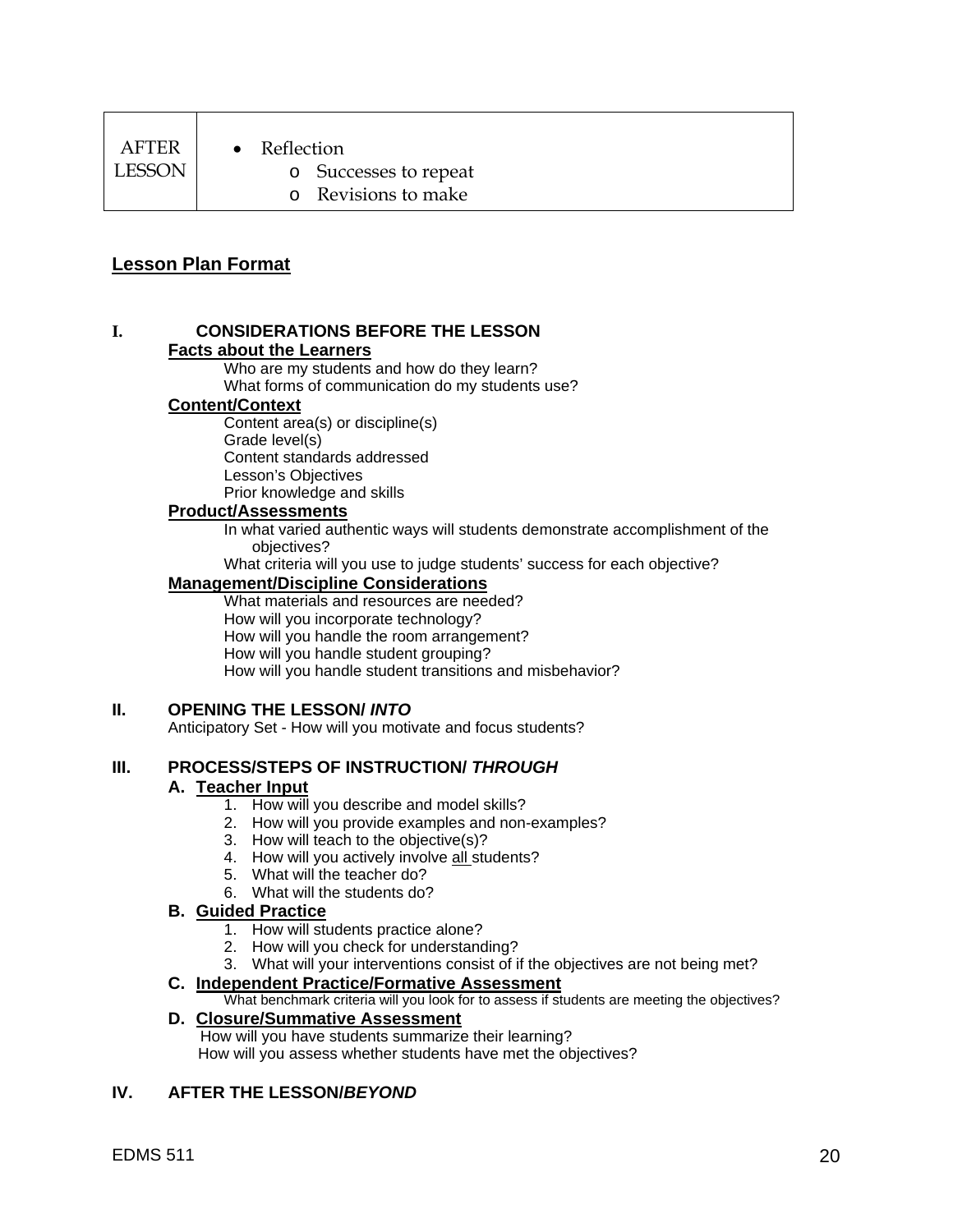# **A. Transfer**

How will you structure opportunities for students to continue practice and transfer learning? **B. Reflection**

- 1. What went well in the lesson and was it relevant and worthwhile?
- 1. What evidence do you have that the lesson went well?
- 2. What changes will you make to enhance learning?
- **3.** What benefits do these changes have for the students and your effectiveness as a teacher?